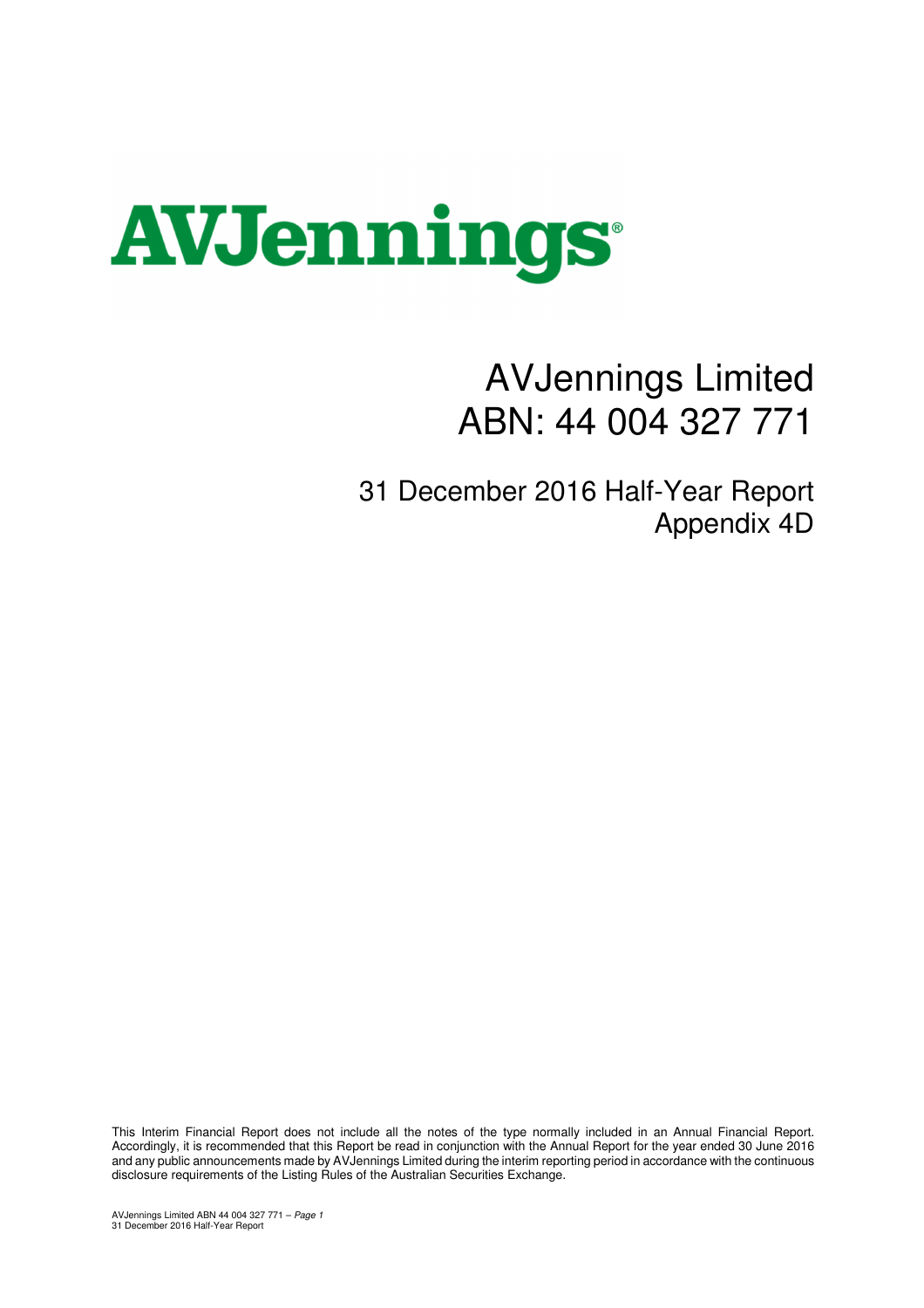# **AVJennings**

## **Contents**

|    | Page           |
|----|----------------|
|    | 3              |
|    | $\overline{4}$ |
|    | 9              |
|    | 10             |
|    | 11             |
|    | 12             |
|    | 13             |
| 1. | 13             |
| 2  | 13             |
| 3  | 14             |
| 4  | 15             |
| 5  | 16             |
| 6  | 17             |
| 7  | 18             |
| 8  | 21             |
| 9  | 21             |
| 10 |                |
| 11 |                |
| 12 | 23             |
| 13 | 23             |
|    |                |
|    | 25             |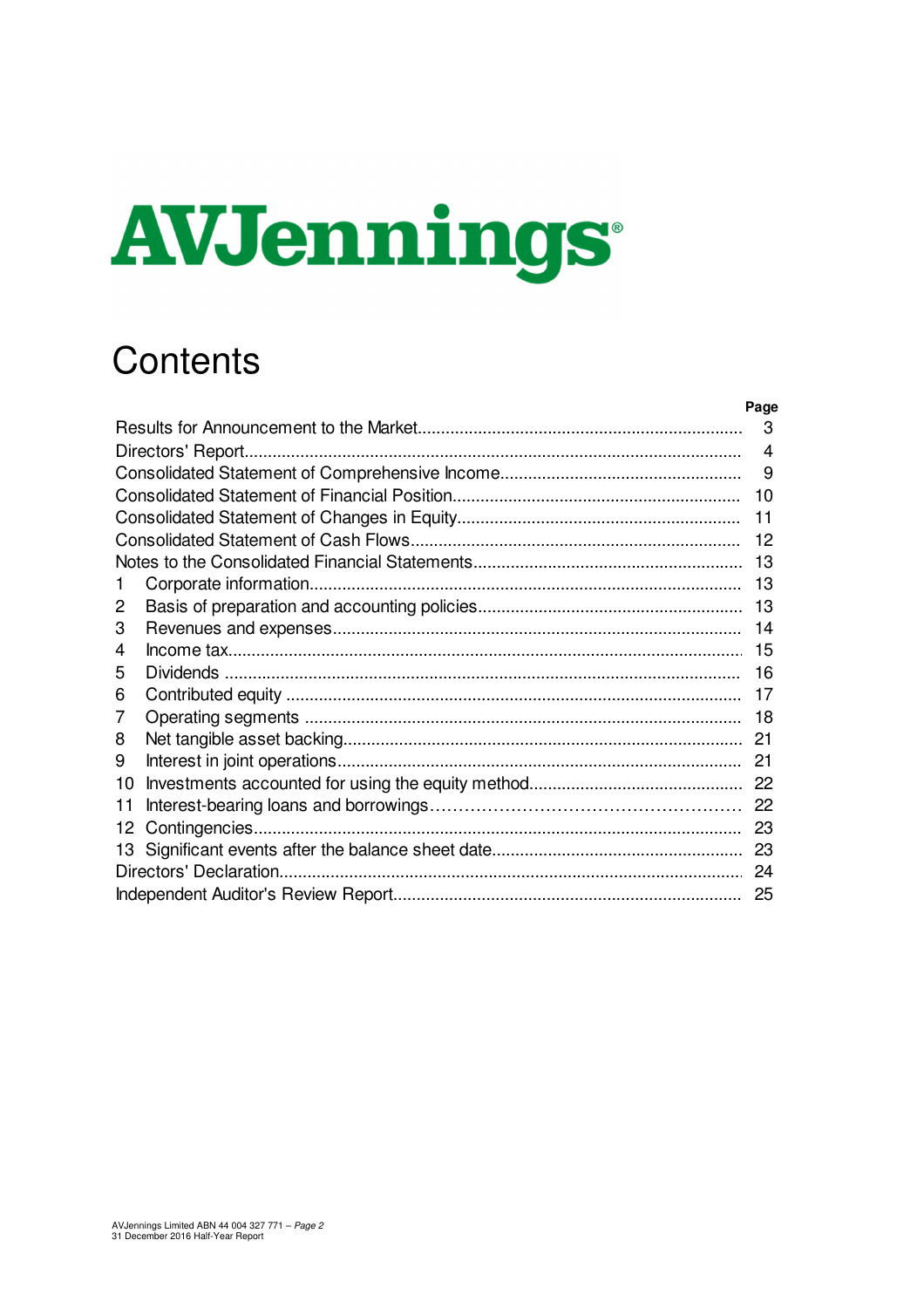## **AVJennings**

## **Results for Announcement to the Market**

**Appendix 4D for the half-year ended 31 December 2016**

|                                                                                                     | For the half-year ended<br>31 December 31 December<br>2016 | 2015    | <b>Decrease</b>                        |            |
|-----------------------------------------------------------------------------------------------------|------------------------------------------------------------|---------|----------------------------------------|------------|
|                                                                                                     | \$'000                                                     | \$'000  | \$'000                                 | $\%$       |
| Revenues                                                                                            | 156,038                                                    | 187,184 | (31, 146)                              | $(16.6)\%$ |
| Profit after tax                                                                                    | 14,145                                                     | 16,520  | (2, 375)                               | $(14.4)\%$ |
| Net profit attributable to<br>owners of the Company                                                 | 14,145                                                     | 16,520  | (2, 375)                               | $(14.4)\%$ |
| <b>Dividends</b>                                                                                    | Cents per<br>share                                         |         | Franked amount per<br>share at 30% tax |            |
| Current period<br>Interim dividend<br><b>Total dividend</b>                                         | 1.5<br>1.5                                                 |         | 1.5<br>1.5                             |            |
| Previous period<br>Interim dividend                                                                 | 1.5                                                        |         | 1.5                                    |            |
| <b>Total dividend</b>                                                                               | 1.5                                                        |         | 1.5                                    |            |
| Record date for determining entitlements to dividend:                                               |                                                            |         | 24 March 2017                          |            |
| 7 April 2017<br>Payment date:                                                                       |                                                            |         |                                        |            |
| The Company's Dividend Re-Investment Plan remains suspended.                                        |                                                            |         |                                        |            |
| <b>Explanation of results</b>                                                                       |                                                            |         |                                        |            |
| The Operating and Financial Review in the Directors' Report provides an explanation of the results. |                                                            |         |                                        |            |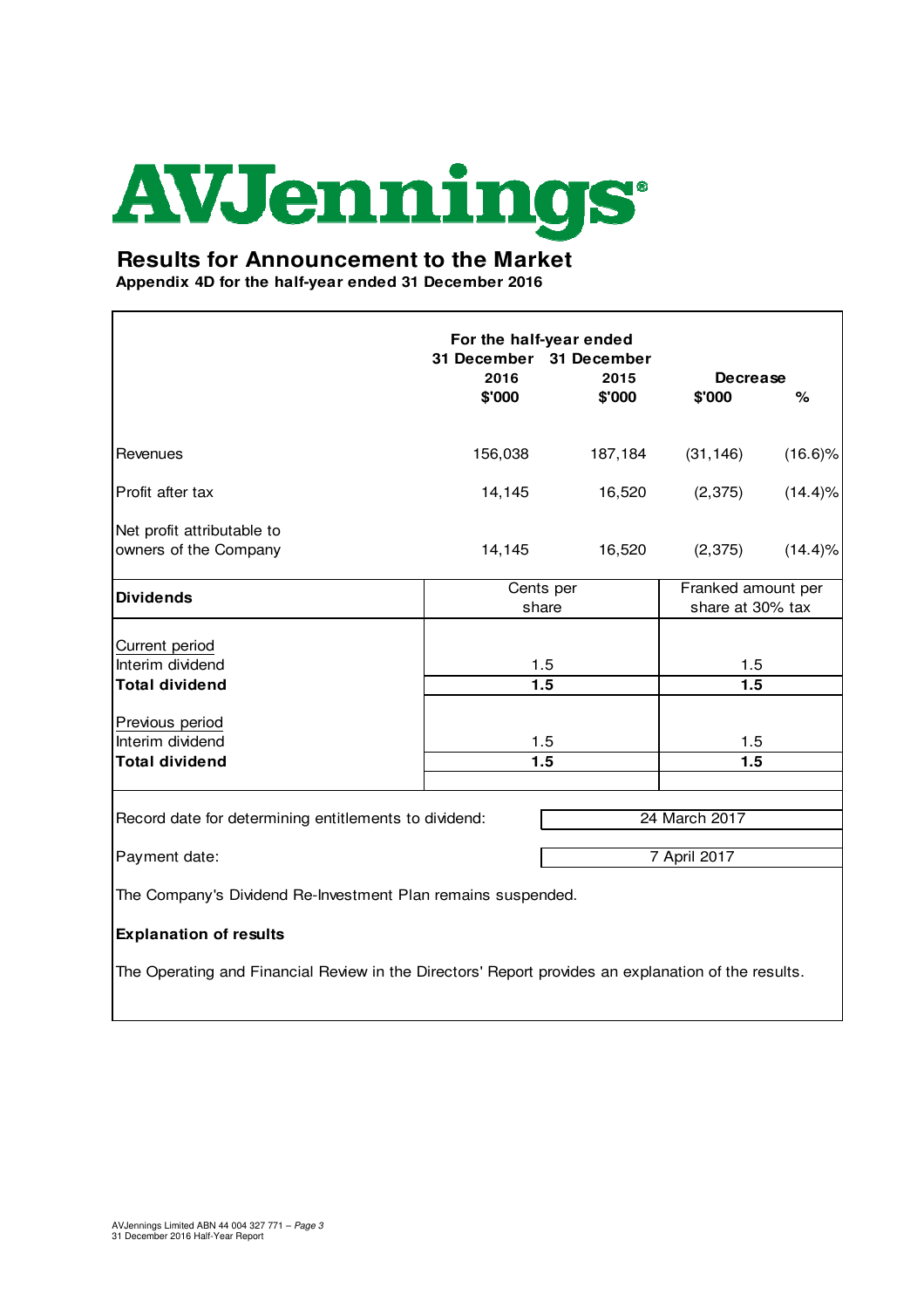For the half-year ended 31 December 2016

Your Directors present their Report on the Company and its controlled entities for the half-year ended 31 December 2016.

### **DIRECTORS**

The names of the Company's Directors in office during the year and until the date of this Report are as below. Directors were in office for the entire period unless otherwise stated.

| S Cheong          | Non-Executive Chairman                        |
|-------------------|-----------------------------------------------|
| <b>RJ Rowley</b>  | Non-Executive Deputy Chairman                 |
| <b>PK Summers</b> | Managing Director and Chief Executive Officer |
| E Sam             | Non-Executive Director                        |
| <b>B</b> Chin     | Non-Executive Director                        |
| <b>BG Hayman</b>  | Non-Executive Director                        |
| TP Lai            | Non-Executive Director                        |
| D Tsang           | Non-Executive Director                        |

#### **OPERATING AND FINANCIAL REVIEW**

#### Financial Results

The Company recorded profit before tax of \$20.4 million for the half year ended 31 December 2016, down 14.4% on the previous corresponding half (31 December 2015: \$23.9 million profit before tax) and profit after tax of \$14.1 million (31 December 2015: \$16.5 million).

The after tax result includes a net \$3.5 million release of impairment provision predominantly driven by projects in New South Wales and South Australia. This is moderately higher than the impairment released in first half of financial 2016.

Good revenue and cash inflow from the collection of receivables during the half and significant confidence in the outlook for the balance of financial 2017 have enabled the Directors to declare that a fully franked interim dividend of 1.5 cents per share be paid in April 2017 (1.5 cents per share was paid in April 2016) and the Directors reaffirm the Company's annual dividend target payout range of 40-50.0% of profit after tax for financial year 2017.

Contract signings of 730 lots was lower than the previous corresponding period (999 lots) as too were settlements of 576 lots (31 December 2015: 694 lots), generating half year revenue of \$156 million (31 December 2015: \$187.2 million). Gross margins, however, were 2.4 percentage points higher than the previous corresponding half.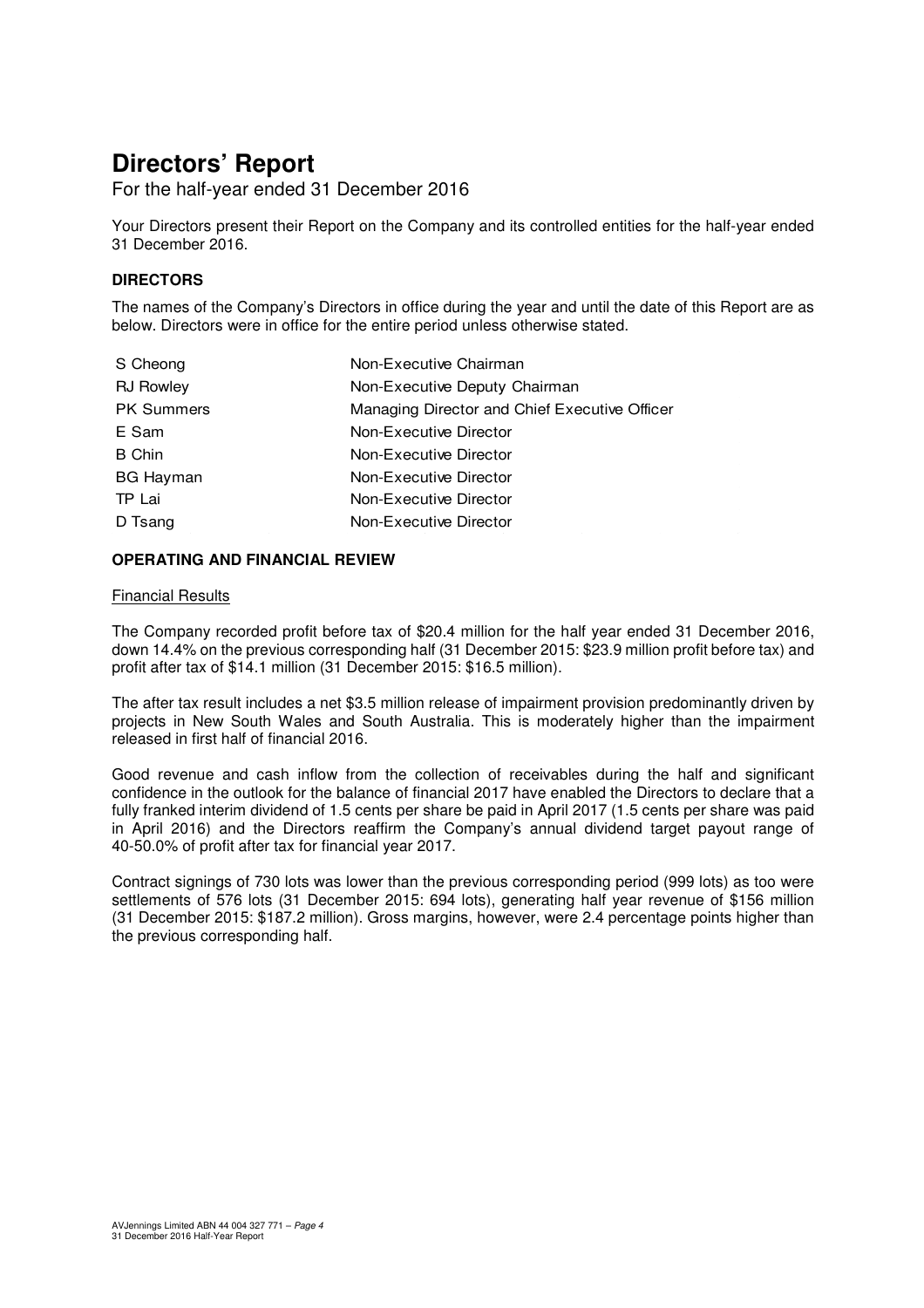For the half-year ended 31 December 2016

## **OPERATING AND FINANCIAL REVIEW (continued)**

#### Business Overview

There continues to be strong demand and we have experienced firmer gross margins in key jurisdictions. The standout contributor this half was New South Wales. While Queensland also continues to benefit from buoyant market conditions, its turnover and profit contribution dipped because of reduction in inventory available for sale together with a greater focus on built form production (relative to land only) on some estates to take advantage of changes in local demand. The corollary of a longer working capital cycle for built form is delayed profit recognition - typically across two accounting periods - compared with land only sales. Significant contributions from individual projects were made by 'Arcadian Hills' and 'Argyle at Elderslie' in Sydney and 'Magnolia' on the Central Coast of New South Wales.

Work in progress was up 4.6% half on half to 1,698 lots at balance sheet date (31 December 2015: 1,623 lots) and up 1.0% from the position at 30 June 2016 (1,681 lots). The level of completed unsold stock remains very low at 3.0% of total number of lots under control.

The Company actively replenished inventory during the half with controlled land rising a further 3.4% to 10,387 lots (30 June 2016: 10,048 lots) despite strong sales.

The overwhelming majority of the Company's projects, including sites acquired within the last 6 months, are under, or will within the forthcoming 12 months enter, active production.

Gearing (net debt/total assets) remains low at 25.8% (total net debt \$180.8 million) and is up from 17.9% at 30 June 2016 (31 December 2015: 22.9%) reflecting seasonal build-up in production and new acquisitions.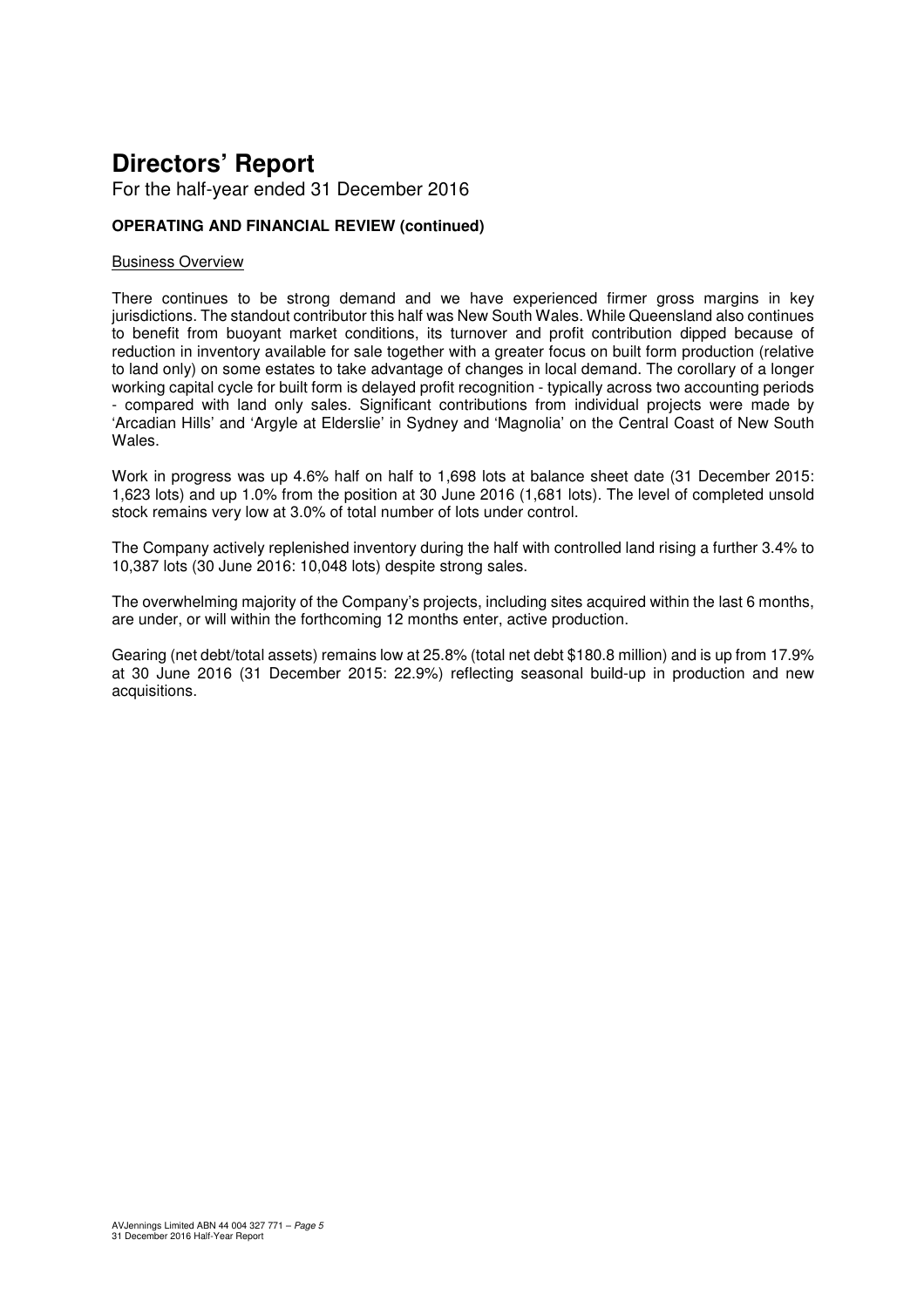For the half-year ended 31 December 2016

## **OPERATING AND FINANCIAL REVIEW (continued)**

#### **Outlook**

Activity levels in the Company's key markets of Sydney, Brisbane, Melbourne and Auckland remain high, with demand for traditional residential land lots, detached dwellings, townhouses and low rise apartments remaining strong. The Company will continue to tailor its offerings as local market conditions dictate and this is likely to result in relatively more dwelling commencements in some areas over the balance of the financial year.

General enquiry and prospect conversion remain solid on the Company's estates in Sydney and the Central Coast of New South Wales, driven by pent-up demand and inadequate land supply, although maintenance of affordability is a perennial challenge. The Arcadian Hills, Argyle, Evergreen and Magnolia projects are expected to contribute strongly to second half profit.

In Queensland, good sales in earlier periods lowered inventory available for sale in the half ended 31 December 2016, however, this position is expected to reverse in the second half as demand and selling prices remain firm in Brisbane, Caloundra and Coomera with new stages on projects in these locations well underway. The recent acquisition of a substantial green-fields site in Jimboomba, approximately 40 km southwest of the Brisbane central business district presents an exciting opportunity to partner with a local private development group that will underpin the Company's activities in Brisbane for the next five years. Planning and development approval requirements for this new project are well advanced and civil works on the first stage are expected to commence this calendar year.

Activity in Melbourne was also constrained by lack of stock available for sale, primarily due to planning delays in relation to the Lyndarum North project. Revenue was also impacted by the timing of revenue recognition for the Waterline project. This position too should change in the second half with the completion and settlement of the first two stages of the Company's flagship apartment project 'Waterline' expected late in the period. These stages are largely sold-out and will realise substantial cash. The first stage of the new 'Lyndarum North' joint venture project with AustralianSuper virtually sold out within a few hours of its online release in early December 2016 and the second and subsequent stages are currently being readied for release, although revenue and margin from all of these will probably not be recognised until the 2018 financial year due to delayed commencement arising from a protracted State Government planning process.

Auckland remains a strong market and the high quality, master-planned Hobsonville project continues to experience significant demand, generating excellent sales and margins. The Company is extremely pleased to have acquired a new super-lot, which it already has under contract, adding to a substantial number of presold lots that will settle in subsequent accounting periods.

The South Australian market remains soft and the Company's small investment in four projects in Perth, Western Australia is performing in line with the wider Perth residential market.

Key economic drivers are positive, with strong consumer confidence to transact in housing supported by expectations of continuing low interest rates and inflation, positive population growth and shortages of detached and low rise dwellings in Sydney, Melbourne and Auckland. As usual, the Company anticipates a significantly stronger second half, with contract signings for the year to be at a similar level to last year.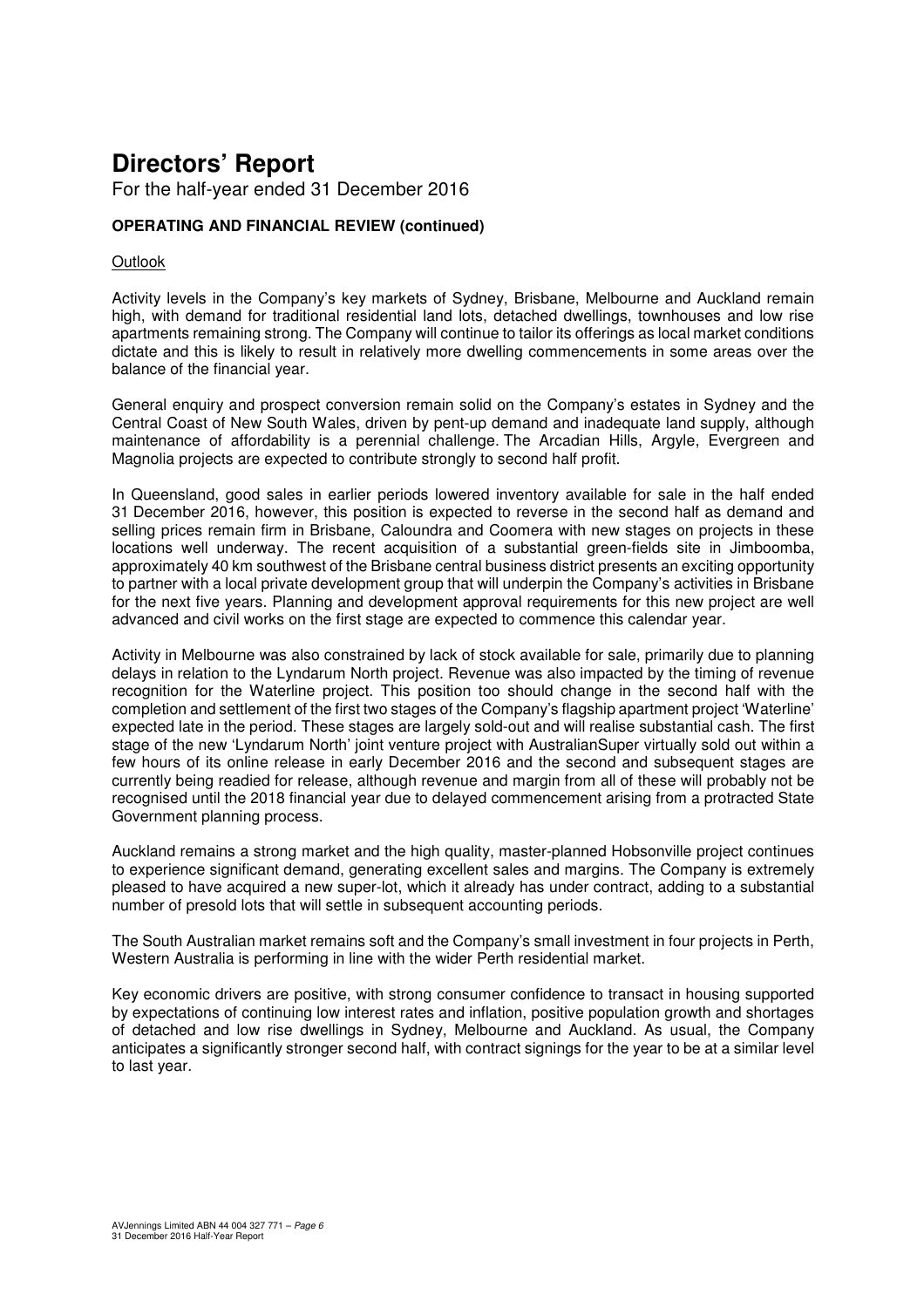For the half-year ended 31 December 2016

#### **DIVIDENDS**

A final dividend of 3.5 cents per share for the year ended 30 June 2016 was paid on 23 September 2016 (30 June 2015 final dividend: 3.0 cents). Subsequent to the end of the half year, the Directors have recommended a fully franked interim dividend of 1.5 cents per share to be paid on 7 April 2017. The Dividend Reinvestment Plan remains suspended.

#### **COMPARATIVE FIGURES**

To enable meaningful comparison, some comparatives have been reclassified to conform with the current period's presentation.

#### **SIGNIFICANT EVENTS AFTER THE BALANCE SHEET DATE**

No matter or circumstance has arisen since 31 December 2016 that has significantly affected, or may significantly affect:

- a) the Group's operations in future financial years; or
- b) the results of those operations in future financial years; or
- c) the Group's state of affairs in future financial years.

### **ROUNDING**

ASIC Corporations (Rounding in Financial/Directors' Reports) Instrument 2016/191 is applicable to the Group and in accordance with that Instrument, amounts in the Financial Report and the Directors' Report are rounded to the nearest thousand dollars, unless otherwise stated.

#### **AUDITORS INDEPENDENCE DECLARATION**

We have obtained the following independence declaration from our auditors, Ernst & Young. It is set out on page 8.

The Report is made in accordance with a resolution of the Directors.

Peter Summers **Director** 20 February 2017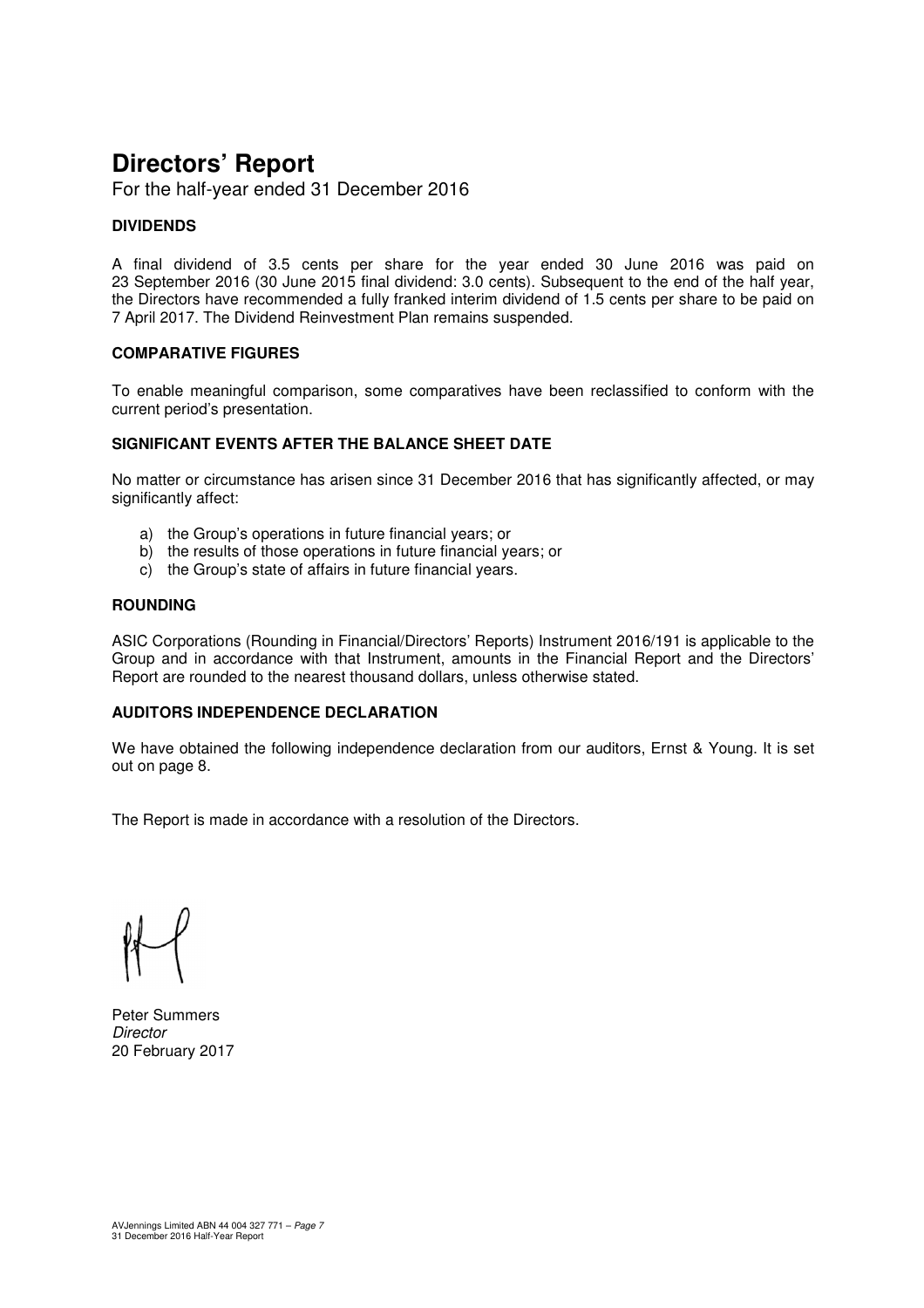

Ernst & Young 200 George Street Sydney NSW 2000 Australia GPO Box 2646 Sydney NSW 2001

Tel: +61 2 9248 5555 Fax: +61 2 9248 5959 ey.com/au

## **Auditor's Independence Declaration to the Directors of AVJennings Limited**

As lead auditor for the review of AVJennings Limited for the half-year ended 31 December 2016, I declare to the best of my knowledge and belief, there have been:

- a) no contraventions of the auditor independence requirements of the *Corporations Act 2001* in relation to the review*;* and
- b) no contraventions of any applicable code of professional conduct in relation to the review.

This declaration is in respect of AVJennings Limited and the entities it controlled during the financial period.

Einst & Lang

Ernst & Young

Mak Cono

Mark Conroy Partner 20 February 2017

AVJennings Limited ABN 44 004 327 771 – *Page 8* 31 December 2016 Half-Year Report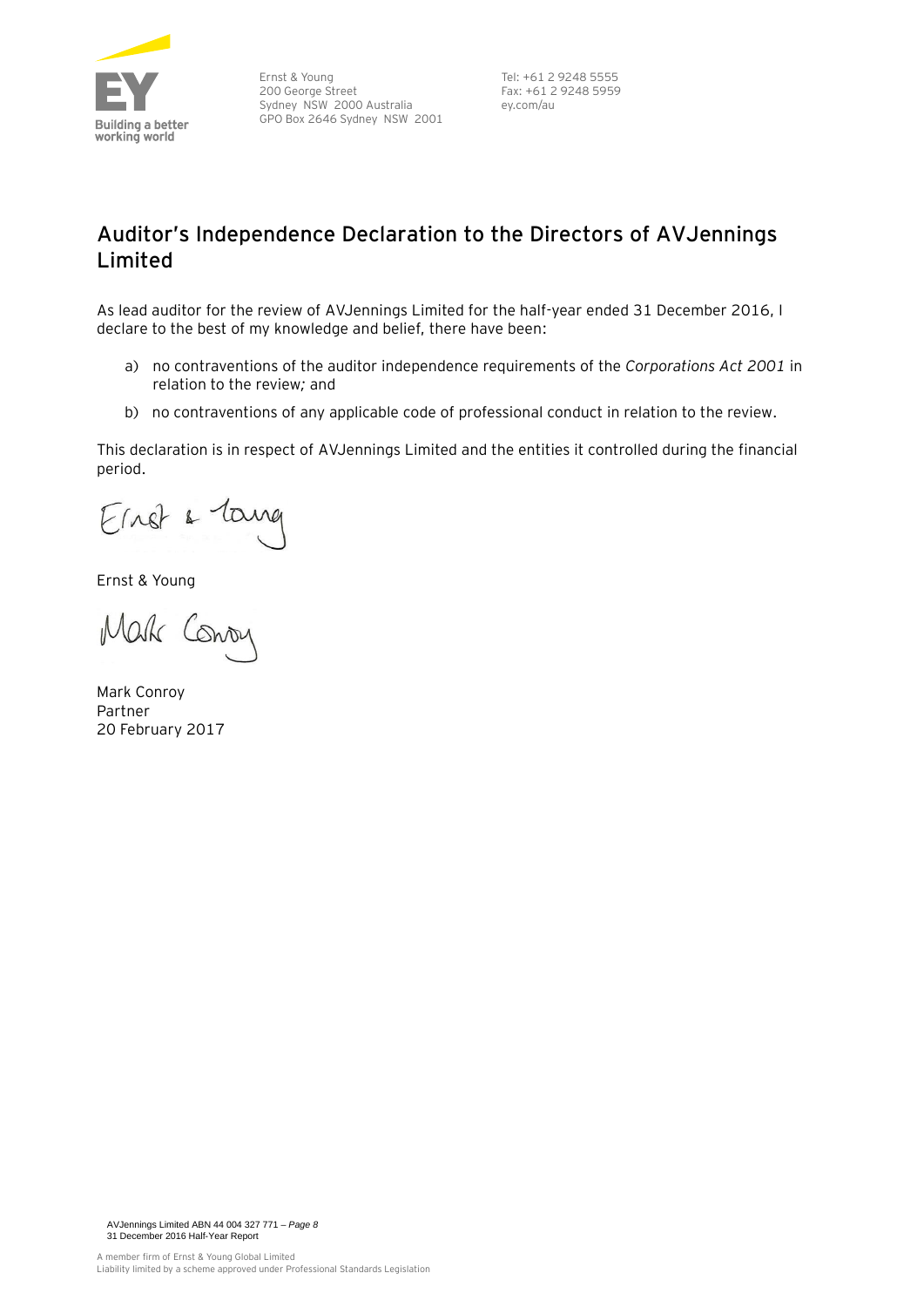## **Consolidated Statement of Comprehensive Income**

For the half-year ended 31 December 2016

|                                                                |             | For the half-year ended |           |
|----------------------------------------------------------------|-------------|-------------------------|-----------|
|                                                                |             | 31 December 31 December |           |
|                                                                |             | 2016                    | 2015      |
|                                                                | <b>Note</b> | \$'000                  | \$'000    |
| Revenues                                                       | 3           | 156,038                 | 187,184   |
| Cost of sales                                                  |             | (115, 391)              | (142,989) |
| <b>Gross profit</b>                                            |             | 40,647                  | 44,195    |
| Share of losses of associates and joint venture                |             |                         |           |
| entities accounted for using the equity method                 |             | (400)                   | (384)     |
| Change in inventory loss provisions                            | З           | 5,057                   | 3,665     |
| Selling and marketing expenses                                 |             | (5,292)                 | (4,463)   |
| Employee expenses                                              |             | (12,049)                | (12,590)  |
| Other operational expenses                                     |             | (3,169)                 | (2,296)   |
| Depreciation expense                                           |             | (150)                   | (136)     |
| Management and administration expenses                         |             | (3,768)                 | (3,788)   |
| Finance costs                                                  | 3           | (430)                   | (314)     |
|                                                                |             |                         |           |
| Profit before income tax                                       |             | 20,446                  | 23,889    |
| Income tax                                                     | 4           | (6,301)                 | (7,369)   |
| Profit after income tax                                        |             | 14,145                  | 16,520    |
|                                                                |             |                         |           |
| Other comprehensive income (OCI)                               |             |                         |           |
| Foreign currency translation                                   |             | 192                     | 1,476     |
| Other comprehensive income for the half-year                   |             | 192                     | 1,476     |
| Total comprehensive income for the half-year                   |             | 14,337                  | 17,996    |
|                                                                |             |                         |           |
| Profit for the half-year attributable to owners of the Company |             | 14,145                  | 16,520    |
| Total comprehensive income for the half-year attributable to   |             |                         |           |
| owners of the Company                                          |             | 14,337                  | 17,996    |
| Earnings per share (cents per share):                          |             |                         |           |
| Basic earnings per share                                       |             | 3.69                    | 4.33      |
| Diluted earnings per share                                     |             | 3.69                    | 4.33      |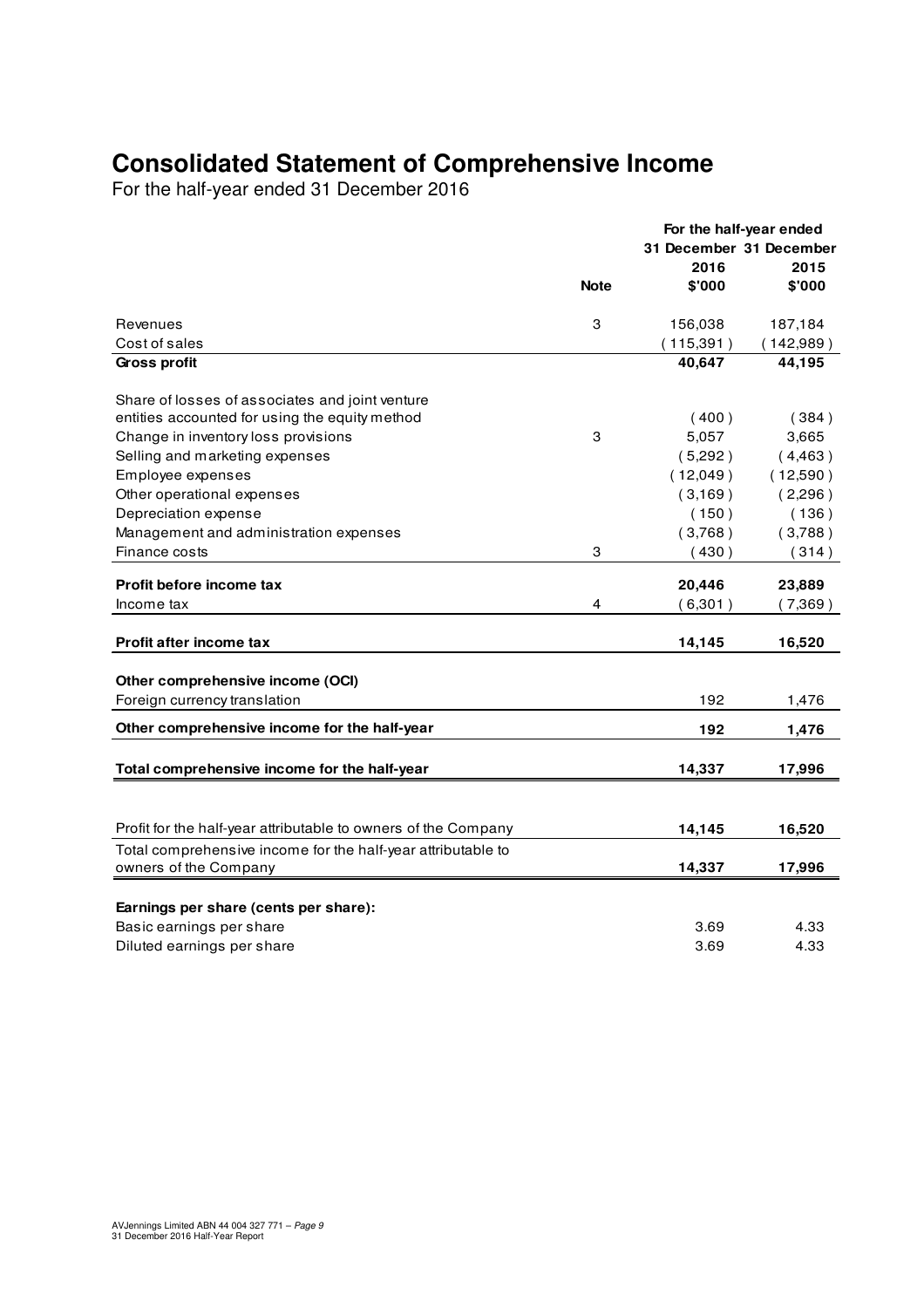## **Consolidated Statement of Financial Position**

As at 31 December 2016

|                                       |             | 31 December | 30 June |
|---------------------------------------|-------------|-------------|---------|
|                                       |             | 2016        | 2016    |
|                                       | <b>Note</b> | \$'000      | \$'000  |
| <b>Current assets</b>                 |             |             |         |
| Cash and cash equivalents             |             | 4,185       | 43,086  |
| Trade and other receivables           |             | 77,177      | 106,060 |
| Inventories                           |             | 230,459     | 209,939 |
| Other assets                          |             | 2,625       | 2,140   |
| <b>Total current assets</b>           |             | 314,446     | 361,225 |
|                                       |             |             |         |
| <b>Non-current assets</b>             |             |             |         |
| Trade and other receivables           |             | 31,417      | 21,694  |
| Inventories                           |             | 341,208     | 343,098 |
| Equity accounted investments          |             | 8,284       | 8,684   |
| Available-for-sale financial assets   |             | 2,880       | 2,880   |
| Plant and equipment                   |             | 912         | 985     |
| Intangible assets                     |             | 2,816       | 2,816   |
| <b>Total non-current assets</b>       |             | 387,517     | 380,157 |
|                                       |             |             |         |
| <b>Total assets</b>                   |             | 701,963     | 741,382 |
| <b>Current liabilities</b>            |             |             |         |
| Trade and other payables              |             | 76,556      | 120,611 |
| Interest-bearing loans and borrowings |             | 8,339       | 10,057  |
| Tax payable                           |             | 4,715       | 10,494  |
| Provisions                            |             | 5,283       | 6,261   |
| <b>Total current liabilities</b>      |             | 94,893      | 147,423 |
|                                       |             |             |         |
| <b>Non-current liabilities</b>        |             |             |         |
| Trade and other payables              |             | 41,520      | 40,355  |
| Interest-bearing loans and borrowings |             | 176,620     | 165,466 |
| Deferred tax liabilities              |             | 22,936      | 23,437  |
| Provisions                            |             | 870         | 794     |
| <b>Total non-current liabilities</b>  |             | 241,946     | 230,052 |
|                                       |             |             |         |
| <b>Total liabilities</b>              |             | 336,839     | 377,475 |
| Net assets                            |             | 365,124     | 363,907 |
|                                       |             |             |         |
| <b>Equity</b>                         |             |             |         |
| Contributed equity                    | 6           | 160,436     | 160,436 |
| Reserves                              |             | 6,548       | 6,022   |
| Retained earnings                     |             | 198,140     | 197,449 |
|                                       |             |             |         |
| <b>Total equity</b>                   |             | 365,124     | 363,907 |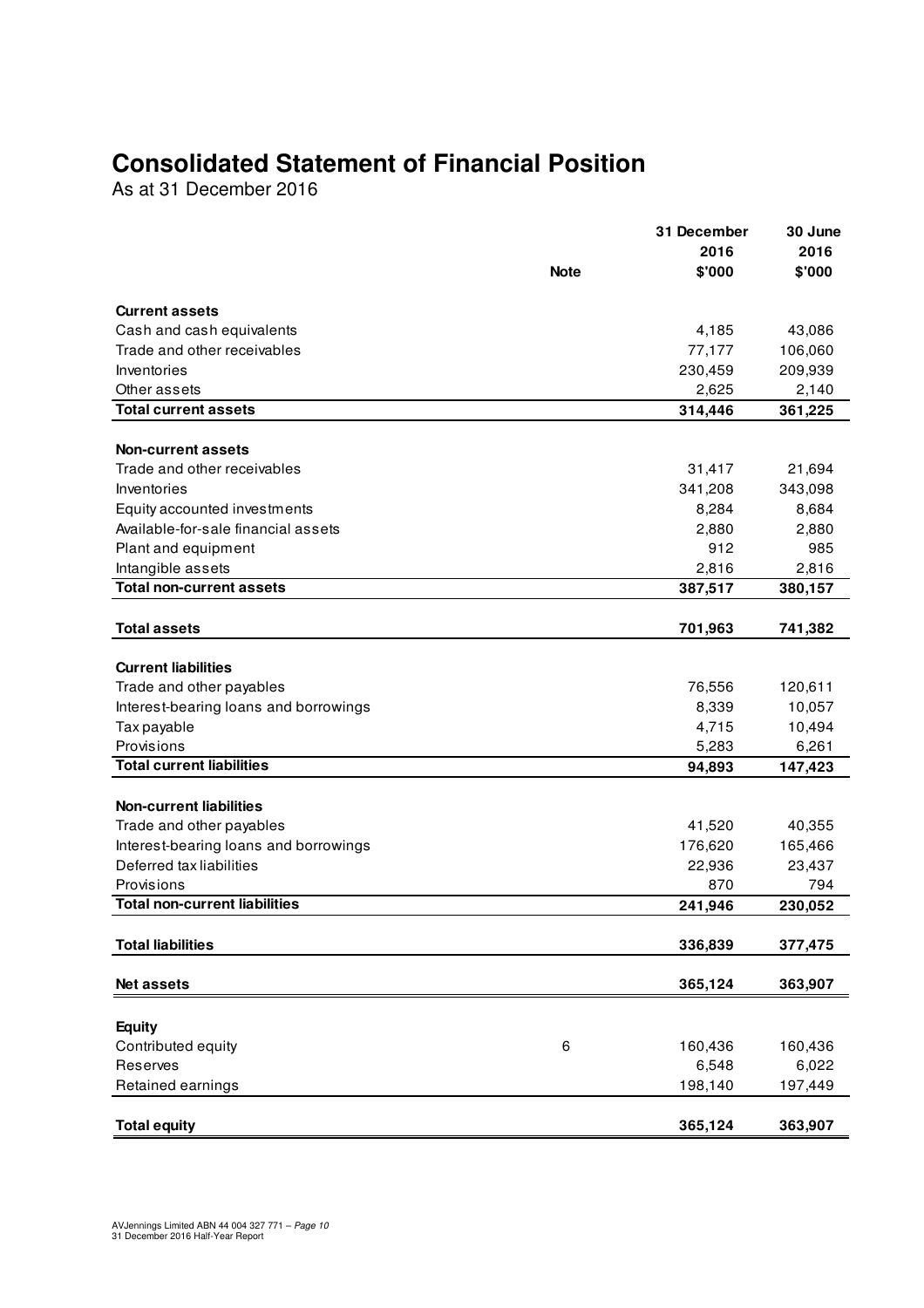## **Consolidated Statement of Changes in Equity**

For the half-year ended 31 December 2016

|                                                                                                      |             | <b>Attributable to equity</b><br>holders of AVJennings Limited |                                                                              |                                                               |                                              | <b>Total Equity</b>     |  |
|------------------------------------------------------------------------------------------------------|-------------|----------------------------------------------------------------|------------------------------------------------------------------------------|---------------------------------------------------------------|----------------------------------------------|-------------------------|--|
|                                                                                                      | <b>Note</b> | Contributed<br><b>Equity</b><br>\$'000                         | Foreign<br><b>Currency</b><br><b>Translation</b><br><b>Reserve</b><br>\$'000 | Share-<br>based<br><b>Payment</b><br><b>Reserve</b><br>\$'000 | <b>Retained</b><br><b>Earnings</b><br>\$'000 | \$'000                  |  |
| At 1 July 2015                                                                                       |             | 160,436                                                        | 1,791                                                                        | 1,283                                                         | 173,835                                      | 337,345                 |  |
| Comprehensive income:<br>Profit for the half-year<br>Other comprehensive income for<br>the half-year |             |                                                                | 1,476                                                                        |                                                               | 16,520                                       | 16,520<br>1,476         |  |
| <b>Total comprehensive income</b><br>for the half-year                                               |             |                                                                | 1,476                                                                        |                                                               | 16,520                                       | 17,996                  |  |
| Transactions with owners in their<br>capacity as owners:<br>- Share-based payment expense            |             |                                                                |                                                                              |                                                               |                                              |                         |  |
| reversed (forfeited shares)<br>- Share based payment expense<br>- Dividends paid                     | 5           |                                                                |                                                                              | (19)<br>439                                                   | (11,532)                                     | (19)<br>439<br>(11,532) |  |
| <b>Total transactions with owners</b><br>in their capacity as owners                                 |             |                                                                |                                                                              | 420                                                           | (11,532)                                     | (11, 112)               |  |
| At 31 December 2015                                                                                  |             | 160,436                                                        | 3,267                                                                        | 1,703                                                         | 178,823                                      | 344,229                 |  |
|                                                                                                      |             |                                                                |                                                                              |                                                               |                                              |                         |  |
| At 1 July 2016                                                                                       |             | 160,436                                                        | 3,833                                                                        | 2,189                                                         | 197,449                                      | 363,907                 |  |
| Comprehensive income:<br>Profit for the half-year<br>Other comprehensive income for                  |             |                                                                |                                                                              |                                                               | 14,145                                       | 14,145                  |  |
| the half-year                                                                                        |             |                                                                | 192                                                                          |                                                               |                                              | 192                     |  |
| <b>Total comprehensive income</b><br>for the half-year                                               |             |                                                                | 192                                                                          |                                                               | 14,145                                       | 14,337                  |  |
| Transactions with owners in their<br>capacity as owners:<br>- Share-based payment expense            |             |                                                                |                                                                              |                                                               |                                              |                         |  |
| reversed (forfeited shares)<br>- Share based payment expense                                         |             |                                                                |                                                                              | (36)<br>370                                                   |                                              | (36)<br>370             |  |
| - Dividends paid                                                                                     | 5           |                                                                |                                                                              |                                                               | (13, 454)                                    | (13, 454)               |  |
| <b>Total transactions with owners</b><br>in their capacity as owners                                 |             |                                                                |                                                                              | 334                                                           | (13, 454)                                    | (13, 120)               |  |
| At 31 December 2016                                                                                  |             | 160,436                                                        | 4,025                                                                        | 2,523                                                         | 198,140                                      | 365,124                 |  |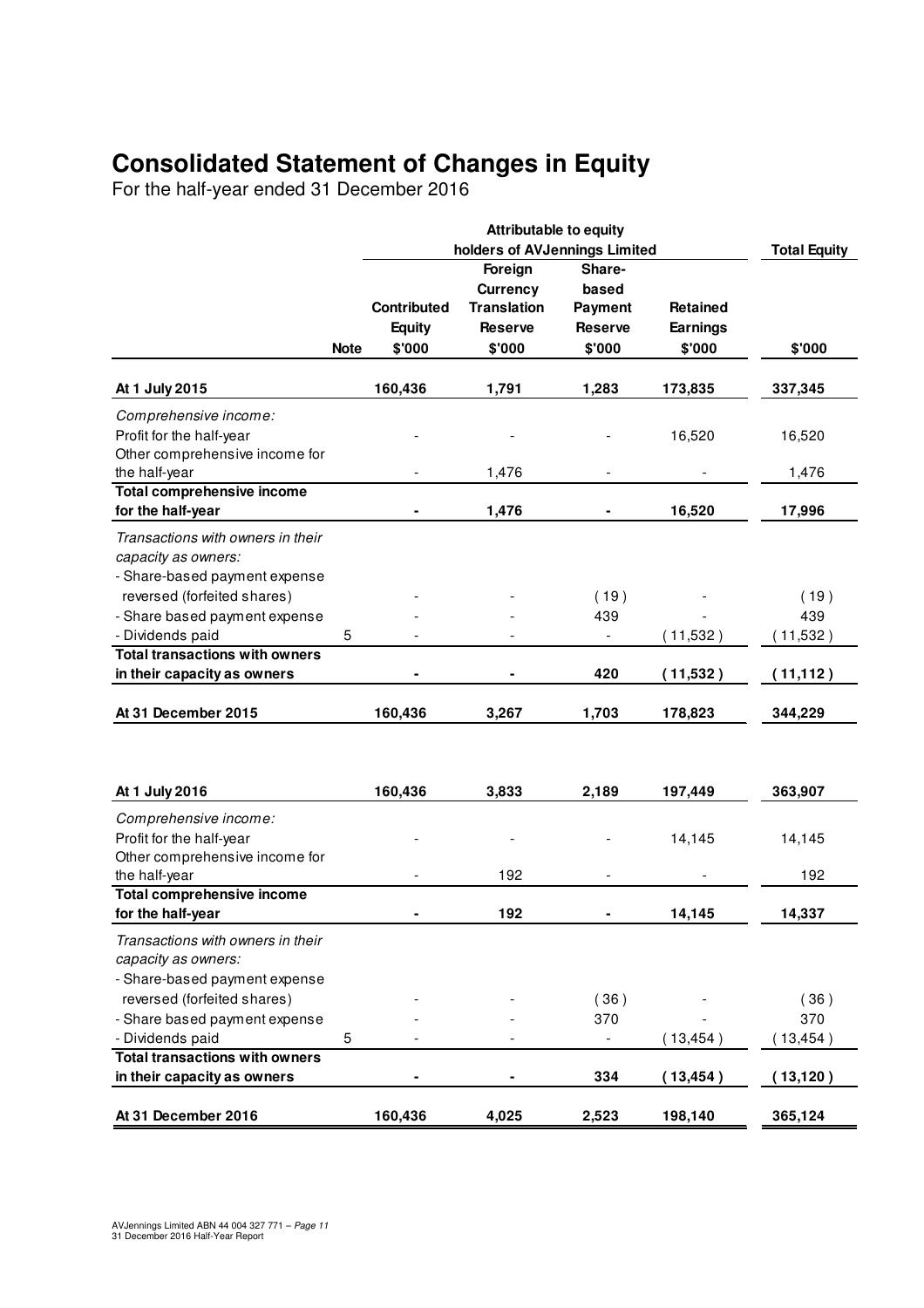## **Consolidated Statement of Cash Flows**

For the half-year ended 31 December 2016

|                                                               |             |             | For the half-year ended |
|---------------------------------------------------------------|-------------|-------------|-------------------------|
|                                                               |             | 31 December | 31 December             |
|                                                               |             | 2016        | 2015                    |
|                                                               | <b>Note</b> | \$'000      | \$'000                  |
| Cash flows from operating activities                          |             |             |                         |
| Receipts from customers                                       |             | 190,329     | 207,317                 |
| Payments to suppliers and employees                           |             | (207, 591)  | (257,008)               |
| Finance costs including interest paid                         |             | (5, 457)    | (6, 178)                |
| Income tax paid                                               |             | (12,603)    | (535)                   |
| Net cash used in operating activities                         |             | (35, 322)   | (56, 404)               |
|                                                               |             |             |                         |
| Cash flows from investing activities                          |             |             |                         |
| Proceeds from sale of plant and equipment                     |             |             | 1                       |
| Payments for plant and equipment                              |             | (77)        | (99)                    |
| Interest received                                             |             | 430         | 314                     |
| Dividends received from joint venture entity                  |             |             | 1,400                   |
| Net cash from investing activities                            |             | 353         | 1,616                   |
|                                                               |             |             |                         |
| Cash flows from financing activities                          |             |             |                         |
| Proceeds from borrowings                                      |             | 67,680      | 164,115                 |
| Repayment of borrowings                                       |             | (58, 244)   | (105, 915)              |
| Dividends paid                                                | 5           | (13, 454)   | (11, 532)               |
| Net cash (used in)/from financing activities                  |             | (4,018)     | 46,668                  |
|                                                               |             |             |                         |
| Net decrease in cash and cash equivalents                     |             | (38, 987)   | (8, 120)                |
| Cash and cash equivalents at beginning of the half-year       |             | 43,086      | 37,812                  |
| Effects of exchange rate changes on cash and cash equivalents |             | 86          | 678                     |
| Cash and cash equivalents at end of the half-year             |             | 4,185       | 30,370                  |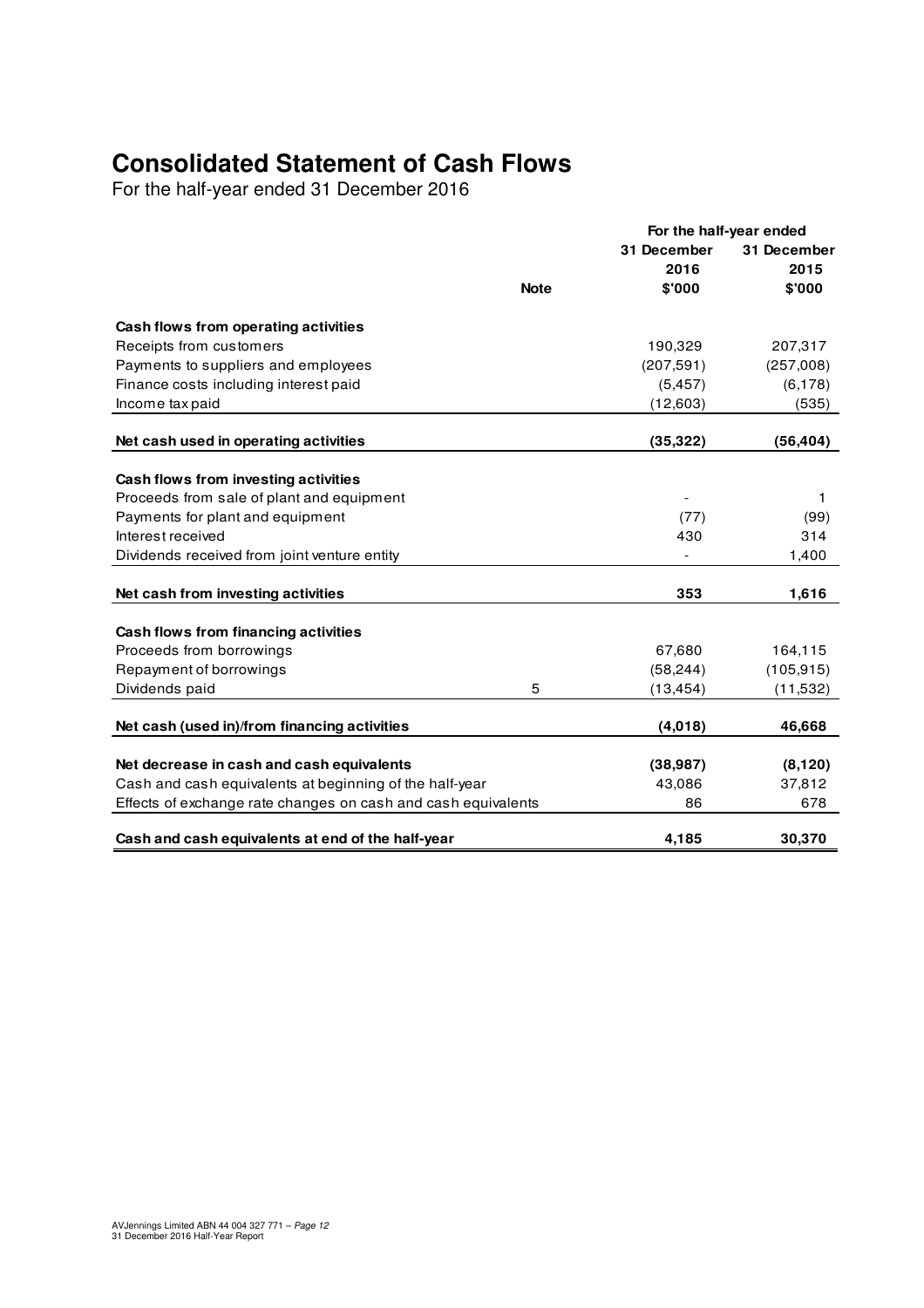For the half-year ended 31 December 2016

### **1. CORPORATE INFORMATION**

The Consolidated Report of AVJennings Limited for the half-year ended 31 December 2016 was authorised for issue in accordance with a resolution of the Directors on 20 February 2017. The Company is a for profit company limited by shares domiciled and incorporated in Australia whose shares are publicly traded on the Australian Securities Exchange and the Singapore Exchange through SGX Globalquote.

#### **2. BASIS OF PREPARATION AND ACCOUNTING POLICIES**

The half-year condensed financial report has been prepared in accordance with the requirements of the Corporations Act 2001, AASB 134 Interim Financial Reporting and other mandatory professional requirements.

It is recommended that this Report be read in conjunction with the Annual Report for the year ended 30 June 2016 and considered together with any public announcements made by AVJennings Limited during the half-year ended 31 December 2016 in accordance with the continuous disclosure obligations of the ASX listing rules.

This Report is presented in Australian Dollars and all values are rounded to the nearest thousand dollars (\$'000) unless otherwise stated. The accounting policies adopted are consistent with those of the previous financial year.

Certain new accounting standards have been published that are not mandatory for the half-year ended 31 December 2016 and have not been early adopted by the Group. The Group's assessment of the impact of these new standards is set out below:

AASB 9 Financial Instruments: (effective 1 January 2018 / applicable to the Group 1 July 2018 with early adoption permitted)

AASB 9 addresses the classification, measurement and derecognition of financial assets and financial liabilities. The Group does not expect a material impact to the Group's accounting for financial instruments.

The Group has not yet decided when to adopt AASB 9.

AASB 15 Revenue from Contracts with Customers: (effective 1 January 2018 / applicable to the Group 1 July 2018 with early adoption permitted)

AASB 15 establishes a comprehensive framework for determining whether, how much and when revenue is recognised. It replaces existing revenue recognition guidance, including AASB 118 Revenue and AASB 111 Construction Contracts. The new standard is unlikely to have a material impact on land and built form revenue as the performance obligation is delivering the completed product.

The Group has not yet decided when to adopt AASB 15.

AASB 16 Leases: (effective 1 January 2019 / applicable to the Group 1 July 2019 with early adoption permitted if AASB 15 is also adopted)

AASB 16 sets out the principles for the recognition, measurement, presentation and disclosure of leases. This standard will predominantly affect lessees, bringing all major leases on balance sheet.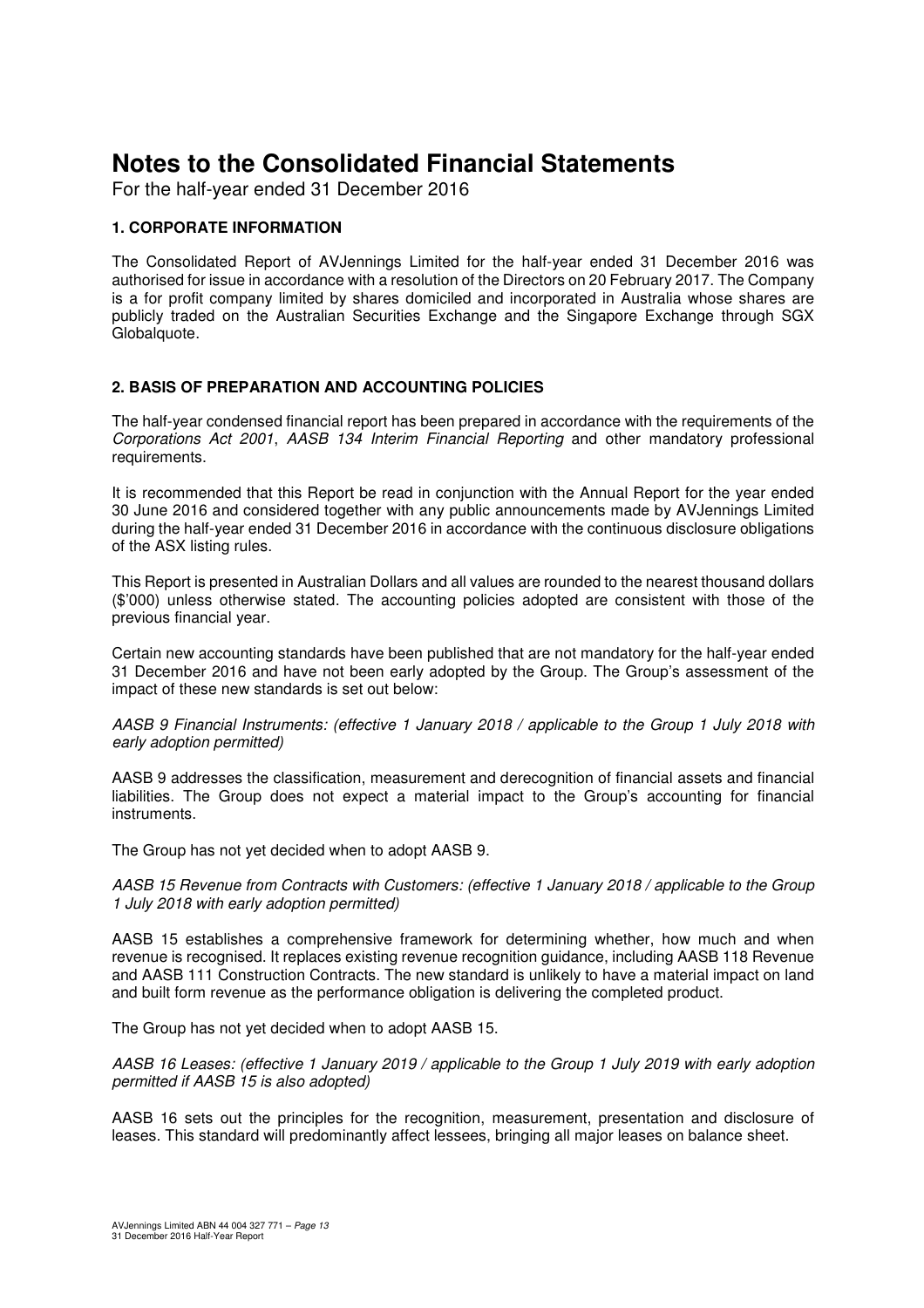For the half-year ended 31 December 2016

## **2. BASIS OF PREPARATION AND ACCOUNTING POLICIES (continued)**

Whilst the total amount of expense recorded in the income statement is expected to remain unchanged over the full lease term, the timing of expense recognition could accelerate. The expense would be recharacterised as interest expense and amortisation expense instead of rent. Assets and liabilities will increase as "right to use assets" and "leasing liabilities" are recorded for operating leases. AVJennings is in the process of developing implementation plans and assessing the potential impact on its consolidated financial statements that would result from the application of this standard.

The Group has not yet decided when to adopt AASB 16.

### **3. REVENUES AND EXPENSES**

Profit from ordinary activities before income tax includes the following revenues and expenses:

|                                                          | For the half-year ended |             |  |
|----------------------------------------------------------|-------------------------|-------------|--|
|                                                          | 31 December             | 31 December |  |
|                                                          | 2016                    | 2015        |  |
|                                                          | \$'000                  | \$'000      |  |
| <b>Revenues</b>                                          |                         |             |  |
| Sales of land and built form                             | 155,078                 | 185,747     |  |
| Interest received                                        | 430                     | 314         |  |
| Management fees received/receivable                      | 437                     | 876         |  |
| Other                                                    | 93                      | 247         |  |
| <b>Total revenues</b>                                    | 156,038                 | 187,184     |  |
|                                                          |                         |             |  |
| Cost of sales include:                                   |                         |             |  |
| Amortisation of finance costs capitalised to inventories | 5,144                   | 6,966       |  |
| <b>Finance costs</b>                                     |                         |             |  |
| Bank loans and overdrafts                                | 5,457                   | 6,178       |  |
| Less: Amount capitalised to inventories                  | (5,027)                 | (5,864)     |  |
|                                                          |                         |             |  |
| <b>Finance costs expensed</b>                            | 430                     | 314         |  |
| <b>Impairment of assets</b>                              |                         |             |  |
|                                                          |                         |             |  |
| Net decrease in inventory loss provisions                | 5,057                   | 3,665       |  |
| <b>Total net impairment reversed</b>                     | 5,057                   | 3,665       |  |

For the half-year ended 31 December 2016, the movement in the provision resulted from a realignment of future assumptions with current market conditions predominantly driven by projects in New South Wales and South Australia.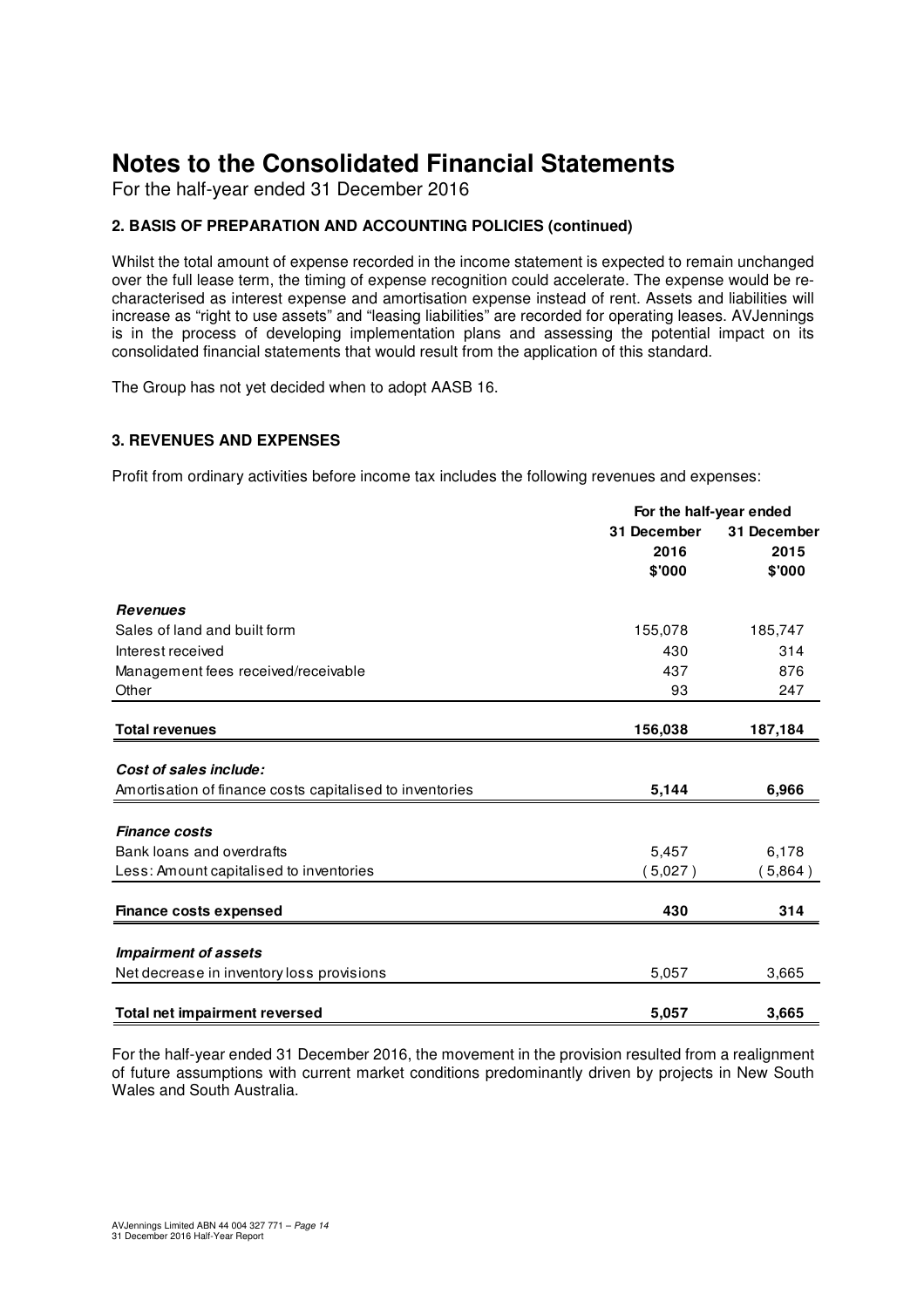For the half-year ended 31 December 2016

## **4. INCOME TAX**

|                                                 | For the half-year ended |             |  |
|-------------------------------------------------|-------------------------|-------------|--|
|                                                 | 31 December             | 31 December |  |
|                                                 | 2016                    | 2015        |  |
|                                                 | \$'000                  | \$'000      |  |
| Income tax expense                              |                         |             |  |
| The major components of income tax are:         |                         |             |  |
| Current income tax                              |                         |             |  |
| Current income tax charge                       | 6,844                   | 4,228       |  |
| Adjustment for prior year                       | (7)                     |             |  |
| Deferred income tax                             |                         |             |  |
| Current temporary differences                   | (546)                   | 3,137       |  |
| Adjustment for prior year                       | 10                      | 4           |  |
| Income tax reported on profit before income tax | 6,301                   | 7,369       |  |

Numerical reconciliation between aggregate tax recognised in the Consolidated Statement of Comprehensive Income and tax calculated per the statutory income tax rate:

| Profit before income tax                                      | 20,446 | 23,889 |
|---------------------------------------------------------------|--------|--------|
| Tax at Australian income tax rate of 30%                      | 6,134  | 7,167  |
| Non-deductible share of equity accounted Joint Venture losses | 120    | 115    |
| Other non-deductible items                                    | 59     | 76     |
| Assessable foreign jurisdiction gains                         | 51     | 239    |
| Unused tax losses recognised and utilised                     |        | (193)  |
| Effect of lower tax rate in foreign jurisdictions             | 66)    | (39)   |
| Adjustment for prior year                                     | 3      | 4      |
| Income tax expense                                            | 6,301  | 7,369  |
| <b>Effective tax rate</b>                                     | 31%    | 31%    |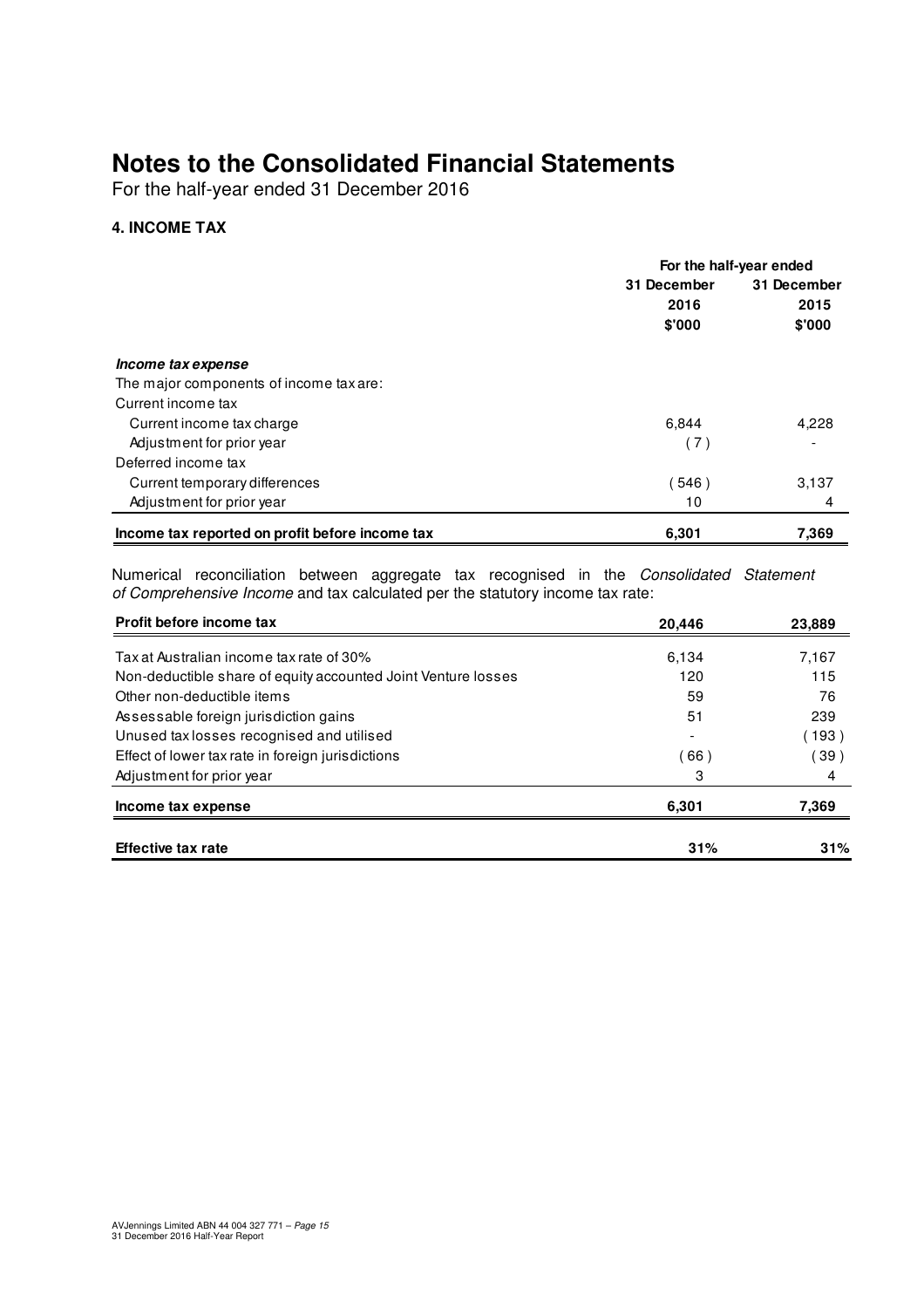For the half-year ended 31 December 2016

## **5. DIVIDENDS**

|                                                    | For the half-year ended |             |  |
|----------------------------------------------------|-------------------------|-------------|--|
|                                                    | 31 December             | 31 December |  |
|                                                    | 2016                    | 2015        |  |
|                                                    | \$'000                  | \$'000      |  |
| Cash dividends declared and paid                   |                         |             |  |
| 2016 final dividend of 3.5 cents per share,        | 13,454                  |             |  |
| paid 23 September 2016. Fully franked @ 30% tax    |                         |             |  |
| 2015 final dividend of 3.0 cents per share,        |                         |             |  |
| paid 23 September 2015. Fully franked @ 30% tax    |                         | 11,532      |  |
| <b>Total dividends paid</b>                        | 13,454                  | 11,532      |  |
|                                                    |                         |             |  |
| Dividends proposed                                 |                         |             |  |
| 2017 interim dividend of 1.5 cents per share,      |                         |             |  |
| to be paid 7 April 2017. Fully franked $@30\%$ tax | 5,767                   |             |  |
| 2016 interim dividend of 1.5 cents per share,      |                         |             |  |
| paid 15 April 2016. Fully franked $@30\%$ tax      |                         | 5,767       |  |
| <b>Total dividends proposed</b>                    | 5,767                   | 5,767       |  |

The Company's Dividend Reinvestment Plan remains suspended.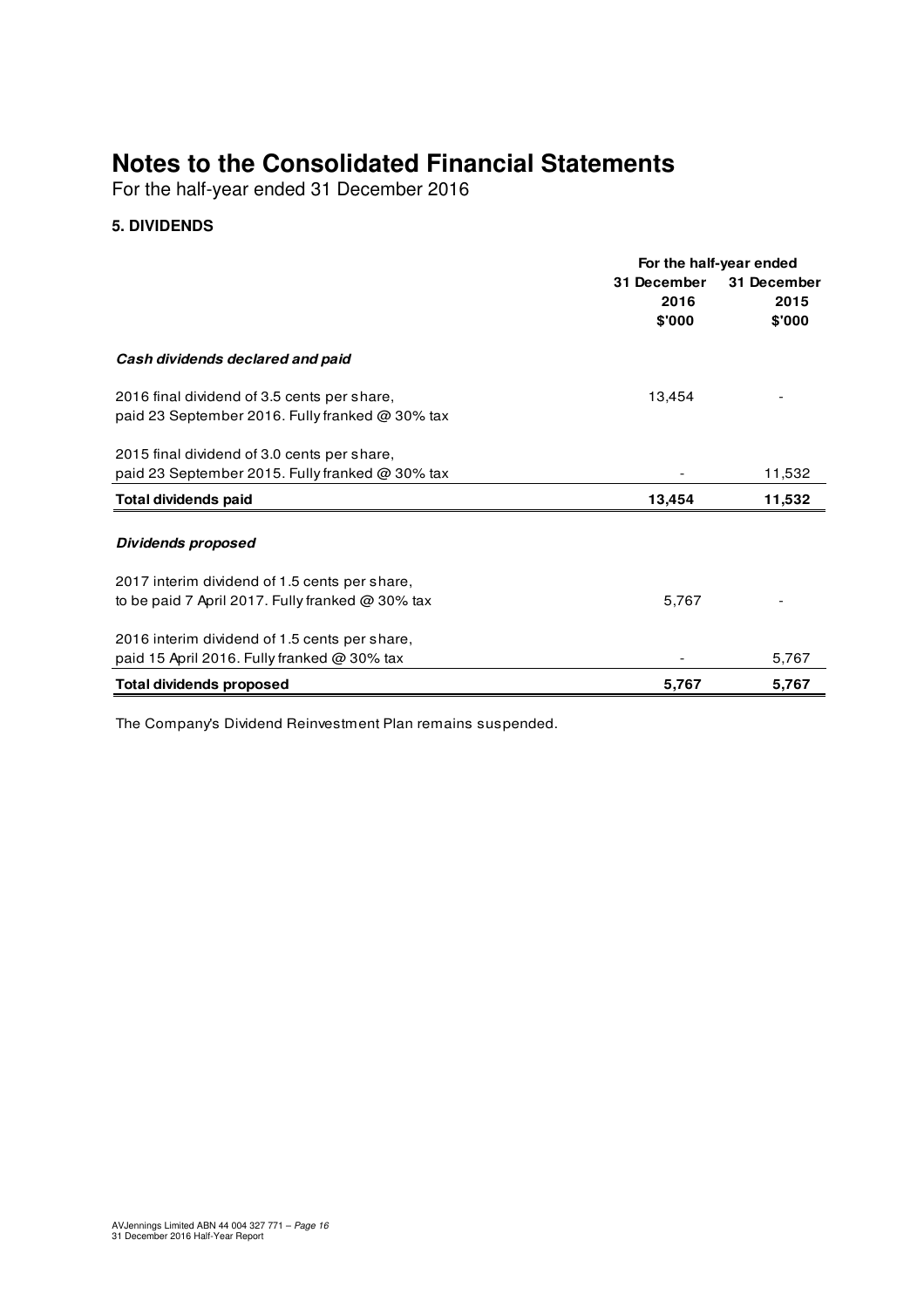For the half-year ended 31 December 2016

## **6. CONTRIBUTED EQUITY**

|                 | 31 December<br>2016<br><b>Number</b> | 30 June<br>2016<br><b>Number</b> | 31 December<br>2016<br>\$'000 | 30 June<br>2016<br>\$'000 |
|-----------------|--------------------------------------|----------------------------------|-------------------------------|---------------------------|
| Ordinary shares | 384,423,851                          | 384.423.851                      | 162.793                       | 162,793                   |
| Treasury shares | (1.183.762)                          | (2,338,154)                      | 2,357                         | (2,357)                   |
| Share capital   | 383,240,089                          | 382,085,697                      | 160,436                       | 160,436                   |

Fully paid ordinary shares carry one vote per share and carry the right to dividends. There are currently no unexercised or outstanding options. No options were exercised during the year.

| (a) Movement in ordinary share capital                              | <b>Number</b>           | <b>Number</b>            | \$'000  | \$'000  |
|---------------------------------------------------------------------|-------------------------|--------------------------|---------|---------|
| As at the beginning of the half-year                                | 384,423,851             | 384,423,851              | 162,793 | 162,793 |
| As at the end of the half-year                                      | 384,423,851             | 384,423,851              | 162.793 | 162,793 |
| (b) Movement in treasury shares                                     | <b>Number</b>           | <b>Number</b>            | \$'000  | \$'000  |
| As at the beginning of the half-year<br>Employee share scheme issue | 2,338,154)<br>1,154,392 | (3,502,401)<br>1,164,247 | (2,357) | 2,357)  |
| As at the end of the half-year                                      | (1,183,762)             | 2,338,154)               | 2,357)  | 2,357)  |

Treasury shares are shares in AVJennings Limited that are held by the AVJ Deferred Employee Share Plan Trust for the purpose of issuing shares to Executives.

The original cost of the shares was treated as a reduction in share capital and the underlying shares identified separately as treasury shares.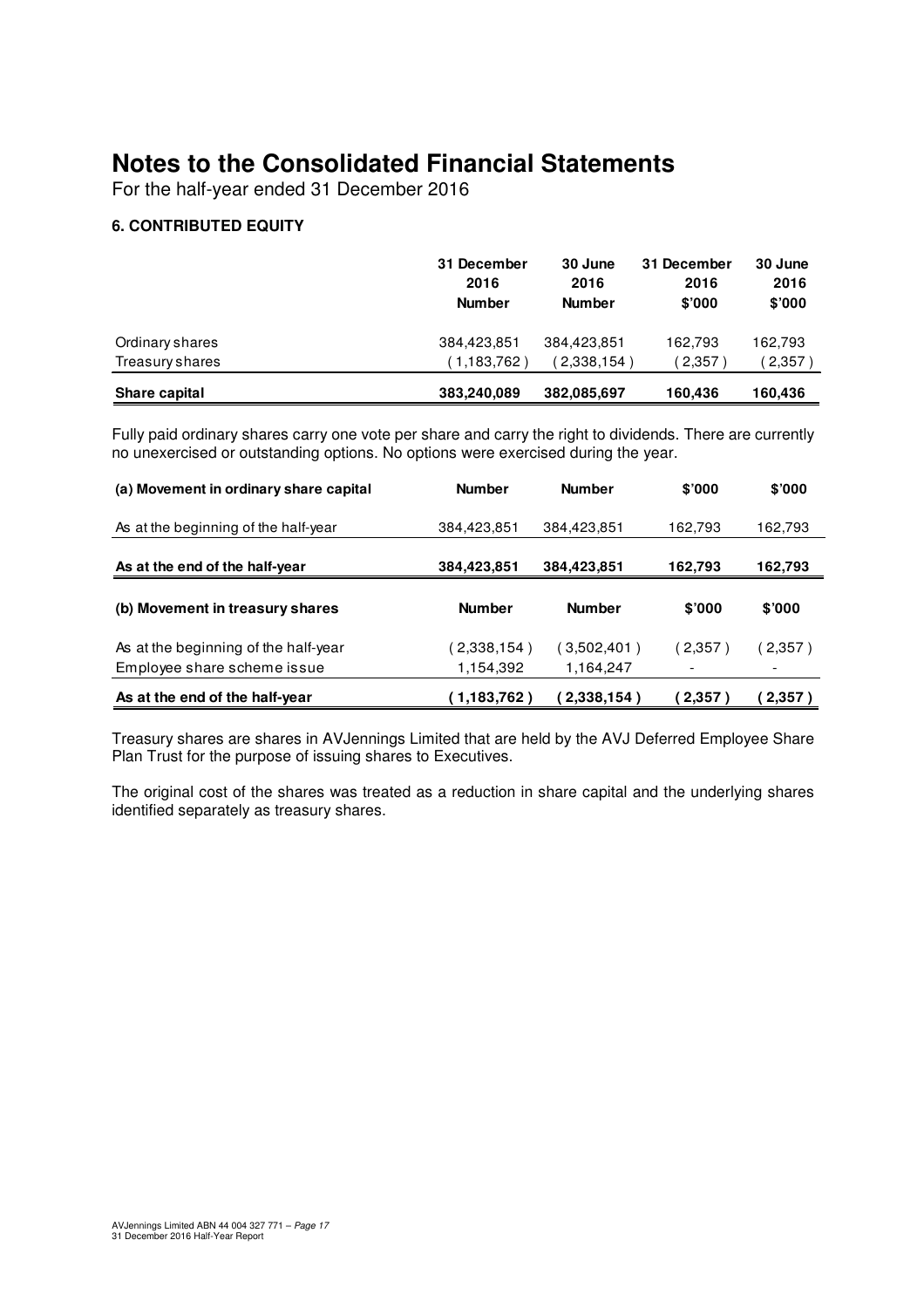For the half-year ended 31 December 2016

## **7. OPERATING SEGMENTS**

The Group operates primarily in residential development.

The Group determines segments based on information that is provided to the Managing Director who is the Chief Operating Decision Maker (CODM). The CODM assesses the performance and makes decisions about the resources to be allocated to the segment. Each segment prepares a detailed finance report on a monthly basis which summarises the following:

- Historic results of the segment; and
- Forecast of the segment for the remainder of the year.

#### **Reportable segments**

#### Jurisdictions:

This includes activities relating to Land Development, Integrated Housing and Apartments Development.

#### Other:

This includes numerous low value items, amongst the most significant of which is interest.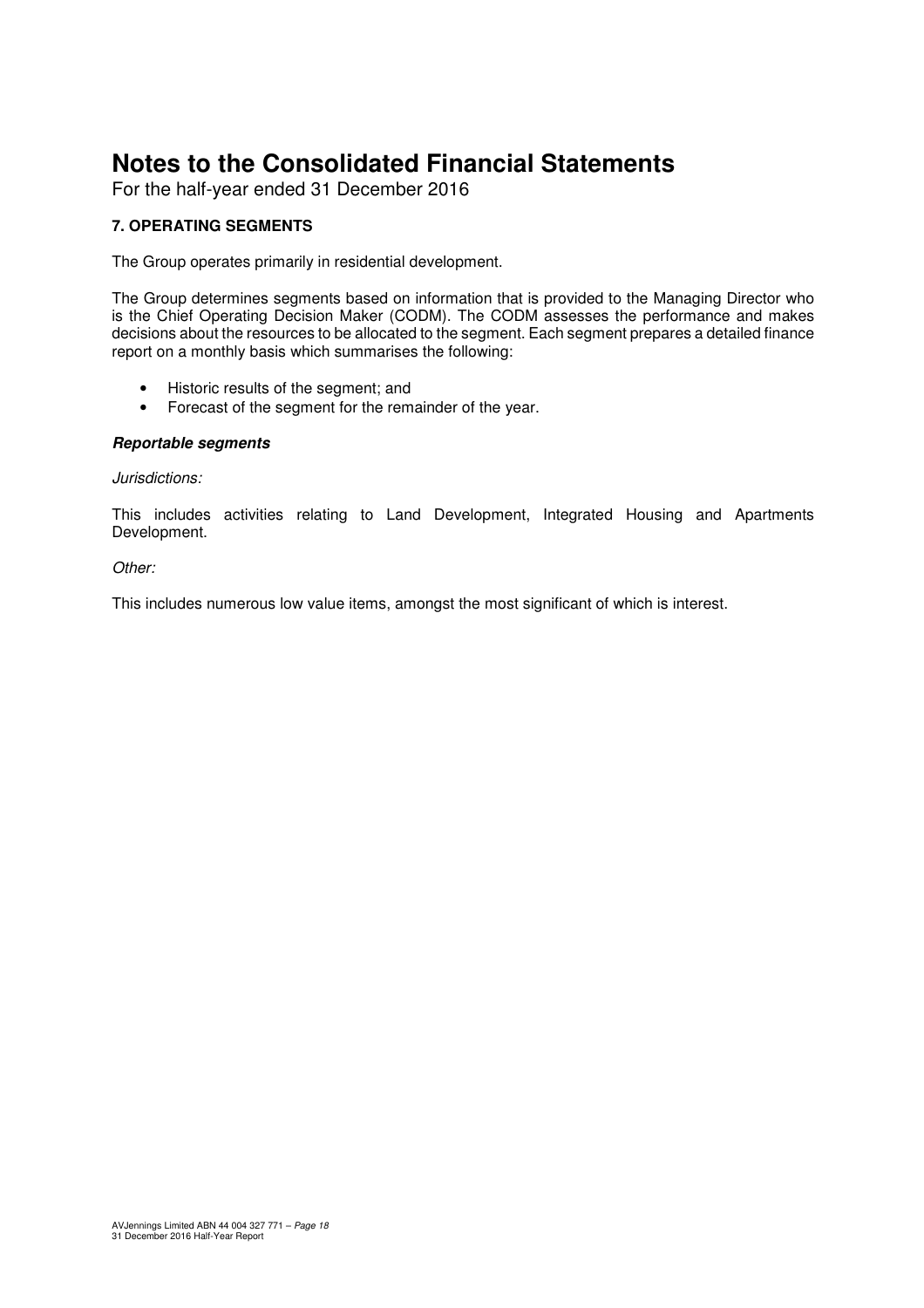For the half-year ended 31 December 2016

## **7. OPERATING SEGMENTS (continued)**

The following table presents the revenues and results information regarding operating segments for the half-year ended 31 December 2016:

|                                              |                | <b>NSW</b>               |             | <b>VIC</b> |             | <b>QLD</b> |             | <b>SA</b>                |             | <b>NZ</b> | Other       |                          |             | <b>Total</b> |
|----------------------------------------------|----------------|--------------------------|-------------|------------|-------------|------------|-------------|--------------------------|-------------|-----------|-------------|--------------------------|-------------|--------------|
| <b>Operating segments</b>                    | 31 December    |                          | 31 December |            | 31 December |            | 31 December |                          | 31 December |           | 31 December |                          | 31 December |              |
|                                              | 2016           | 2015                     | 2016        | 2015       | 2016        | 2015       | 2016        | 2015                     | 2016        | 2015      | 2016        | 2015                     | 2016        | 2015         |
|                                              | \$'000         | \$'000                   | \$'000      | \$'000     | \$'000      | \$'000     | \$'000      | \$'000                   | \$'000      | \$'000    | \$'000      | \$'000                   | \$'000      | \$'000       |
|                                              |                |                          |             |            |             |            |             |                          |             |           |             |                          |             |              |
| <b>I</b> Revenues                            |                |                          |             |            |             |            |             |                          |             |           |             |                          |             |              |
| <b>External sales</b>                        | 65,279         | 67,010                   | 25,448      | 33,895     | 27,701      | 61,756     | 14,779      | 16,613                   | 21,871      | 6,473     |             | $\sim$                   | 155,078     | 185,747      |
| Management fees                              |                | 32                       | 423         | 829        |             |            | 14          | 12                       |             | 3         |             | $\sim$                   | 437         | 876          |
| <b>Other revenue</b>                         |                |                          |             |            |             |            |             |                          |             |           | 523         | 561                      | 523         | 561          |
| <b>Total segment revenues</b>                | 65,279         | 67,042                   | 25,871      | 34,724     | 27,701      | 61,756     | 14,793      | 16,625                   | 21,871      | 6,476     | 523         | 561                      | 156,038     | 187,184      |
|                                              |                |                          |             |            |             |            |             |                          |             |           |             |                          |             |              |
| Results                                      |                |                          |             |            |             |            |             |                          |             |           |             |                          |             |              |
| Segment results *                            | 18,542         | 14,415                   | (539)       | 1,741      | 2,300       | 8,989      | (719)       | 1,951                    | 4,120       | 1,912     | 319         | (228)                    | 24,023      | 28,780       |
| Share of profits/(losses) of                 |                |                          |             |            |             |            |             |                          |             |           |             |                          |             |              |
| associates and JVs accounted                 |                |                          |             |            |             |            |             |                          |             |           |             |                          |             |              |
| for using the equity method                  | $\overline{1}$ | 13                       |             | (1)        |             |            | (7)         | (3)                      |             |           | (394)       | (393)                    | (400)       | (384)        |
| Change in inventory loss                     |                |                          |             |            |             |            |             |                          |             |           |             |                          |             |              |
| provisions                                   | 5,775          | 2,949                    |             |            |             | 716        | (718)       | $\overline{\phantom{a}}$ |             |           |             | $\sim$                   | 5,057       | 3,665        |
| Other income                                 |                |                          |             |            |             |            |             |                          |             |           | 523         | 561                      | 523         | 561          |
| Unallocated depreciation and<br>amortisation |                | $\overline{\phantom{a}}$ |             |            |             |            |             |                          |             |           |             | $\overline{\phantom{a}}$ | (150)       | (136)        |
| Unallocated expenses                         |                | $\sim$                   |             |            |             |            |             | $\overline{\phantom{a}}$ |             |           |             | $\sim$                   | (8, 177)    |              |
| Unallocated interest expense                 |                | $\overline{\phantom{a}}$ |             |            |             |            |             |                          |             |           |             |                          | (430)       | (8, 283)     |
|                                              |                |                          |             |            |             |            |             |                          |             |           |             | $\sim$                   |             | (314)        |
| <b>Profit before tax</b>                     |                |                          |             |            |             |            |             |                          |             |           |             |                          | 20,446      | 23,889       |
| Income tax                                   |                |                          |             |            |             |            |             |                          |             |           |             |                          | (6, 301)    | (7, 369)     |
| Net profit                                   |                |                          |             |            |             |            |             |                          |             |           |             |                          | 14,145      | 16,520       |

**\*** Segment results include utilisation of inventory loss provisions of \$1,397,000 (31 December 2015: \$3,920,000)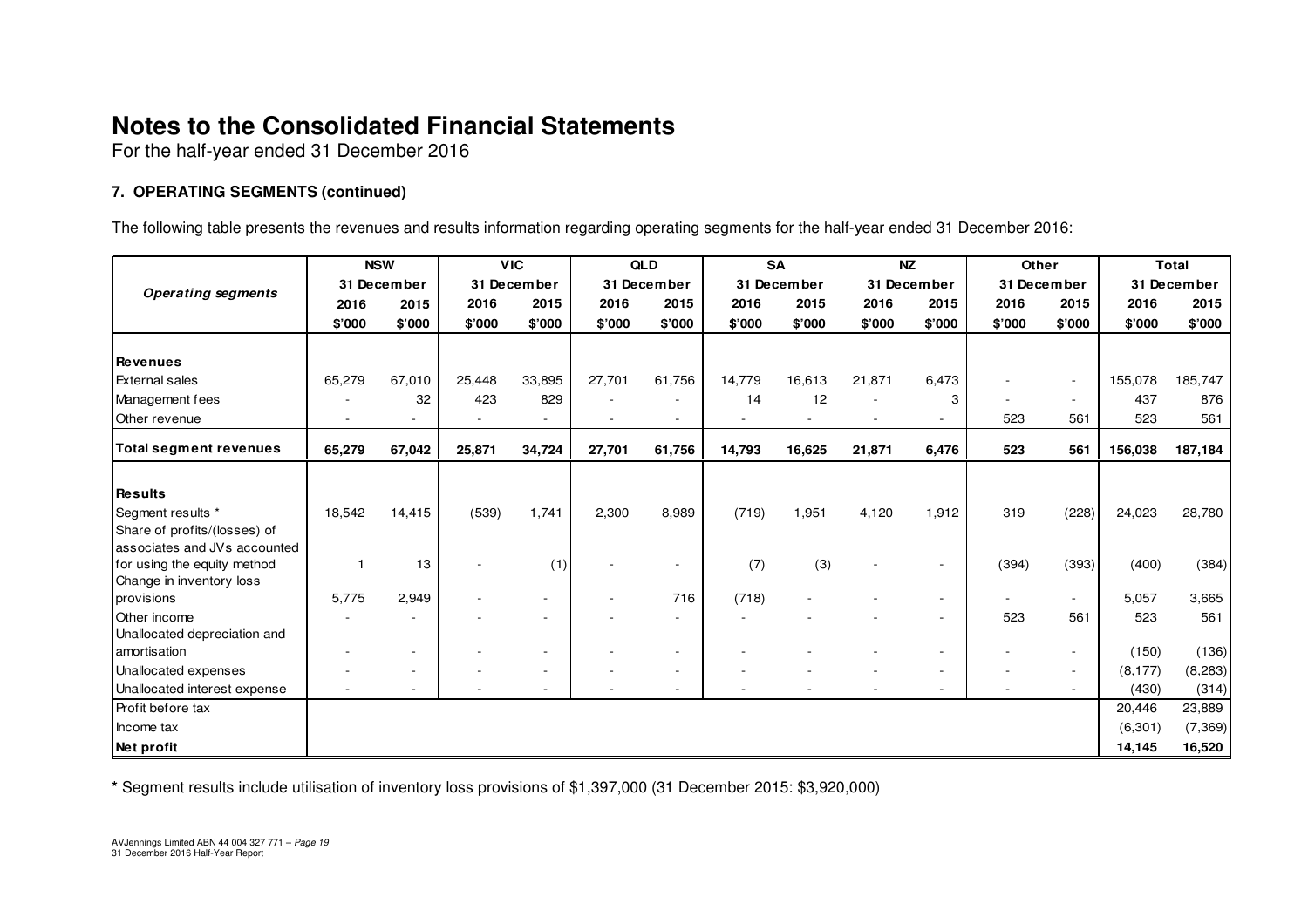For the half-year ended 31 December 2016

## **7. OPERATING SEGMENTS (continued)**

The following table presents the assets and liabilities information regarding operating segments as at 31 December 2016:

|                                       | <b>NSW</b> |         | <b>VIC</b> |         | <b>QLD</b> |        | <b>SA</b> |        | <b>NZ</b> |        | <b>Other</b> |         | Total   |         |
|---------------------------------------|------------|---------|------------|---------|------------|--------|-----------|--------|-----------|--------|--------------|---------|---------|---------|
| <b>Operating</b>                      | 31 Dec     | 30 Jun  | 31 Dec     | 30 Jun  | 31 Dec     | 30 Jun | 31 Dec    | 30 Jun | 31 Dec    | 30 Jun | 31 Dec       | 30 Jun  | 31 Dec  | 30 Jun  |
| <b>Segments</b>                       | 2016       | 2016    | 2016       | 2016    | 2016       | 2016   | 2016      | 2016   | 2016      | 2016   | 2016         | 2016    | 2016    | 2016    |
|                                       | \$'000     | \$'000  | \$'000     | \$'000  | \$'000     | \$'000 | \$'000    | \$'000 | \$'000    | \$7000 | \$'000       | \$'000  | \$000   | \$7000  |
| <b>Assets</b><br>Segment              |            |         |            |         |            |        |           |        |           |        |              |         |         |         |
| lassets                               | 210,619    | 216,793 | 182,032    | 188,256 | 130,901    | 99,274 | 94,035    | 95,188 | 74,331    | 84,422 | 10,045       | 57,449  | 701,963 | 741,382 |
| Total assets                          | 210,619    | 216,793 | 182,032    | 188,256 | 130,901    | 99,274 | 94,035    | 95,188 | 74,331    | 84,422 | 10,045       | 57,449  | 701,963 | 741,382 |
| Liabilities<br>Segment<br>liabilities | 29,585     | 53,113  | 56,406     | 70,527  | 25,170     | 14,530 | 5,048     | 6,088  | 55,683    | 62,586 | 164,947      | 170,631 | 336,839 | 377,475 |
| Total<br><b>Iliabilities</b>          | 29,585     | 53,113  | 56,406     | 70,527  | 25,170     | 14,530 | 5,048     | 6,088  | 55,683    | 62,586 | 164,947      | 170.631 | 336,839 | 377,475 |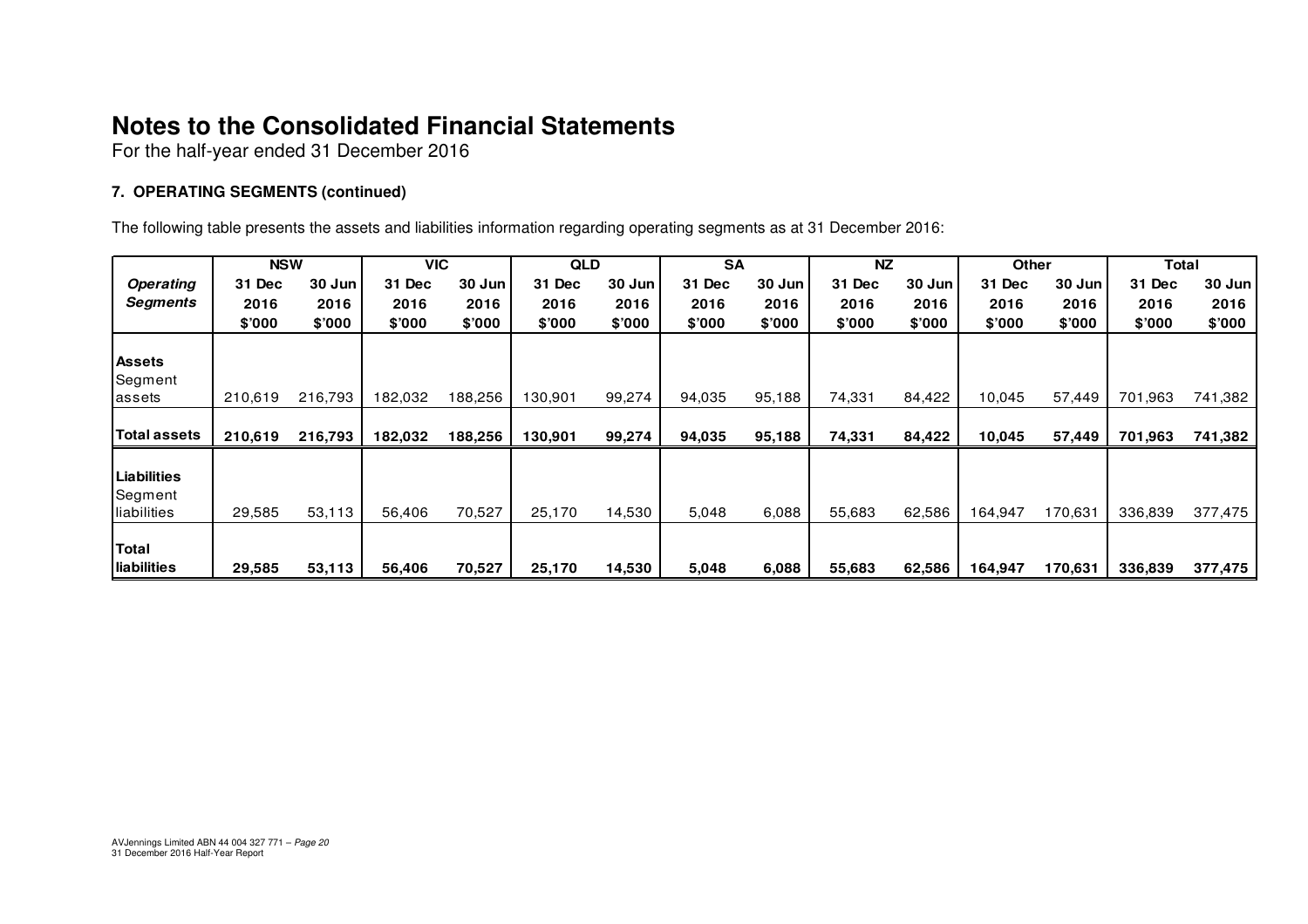For the half-year ended 31 December 2016

## **8. NET TANGIBLE ASSET BACKING**

|                                                             | 31 December | 30 June |
|-------------------------------------------------------------|-------------|---------|
|                                                             | 2016        | 2016    |
|                                                             | cents       | cents   |
|                                                             |             |         |
| Net Tangible Asset backing (NTA) - cents per ordinary share | 94.5        | 94.5    |

The number of ordinary shares used in the computation of NTA as at 31 December 2016 was 383,240,089 (30 June 2016: 382,085,697). Refer to note 6 for details.

### **9. INTEREST IN JOINT OPERATIONS**

The Group's interest in the profits and losses of Joint Operations is included in the Consolidated Statement of Comprehensive Income under the following classifications:

|                                    | For the half-year ended |             |  |  |
|------------------------------------|-------------------------|-------------|--|--|
|                                    | 31 December             | 31 December |  |  |
|                                    | 2016                    | 2015        |  |  |
|                                    | \$'000                  | \$'000      |  |  |
| Revenues                           | 3                       | 3,081       |  |  |
| Cost of property developments sold |                         | (2,695)     |  |  |
| Other expenses                     | 267)                    | 35)         |  |  |
| (Loss)/profit before income tax    | (264)                   | 351         |  |  |
| Income tax                         | 79                      | 105)        |  |  |
| (Loss)/profit after tax            | (185)                   | 246         |  |  |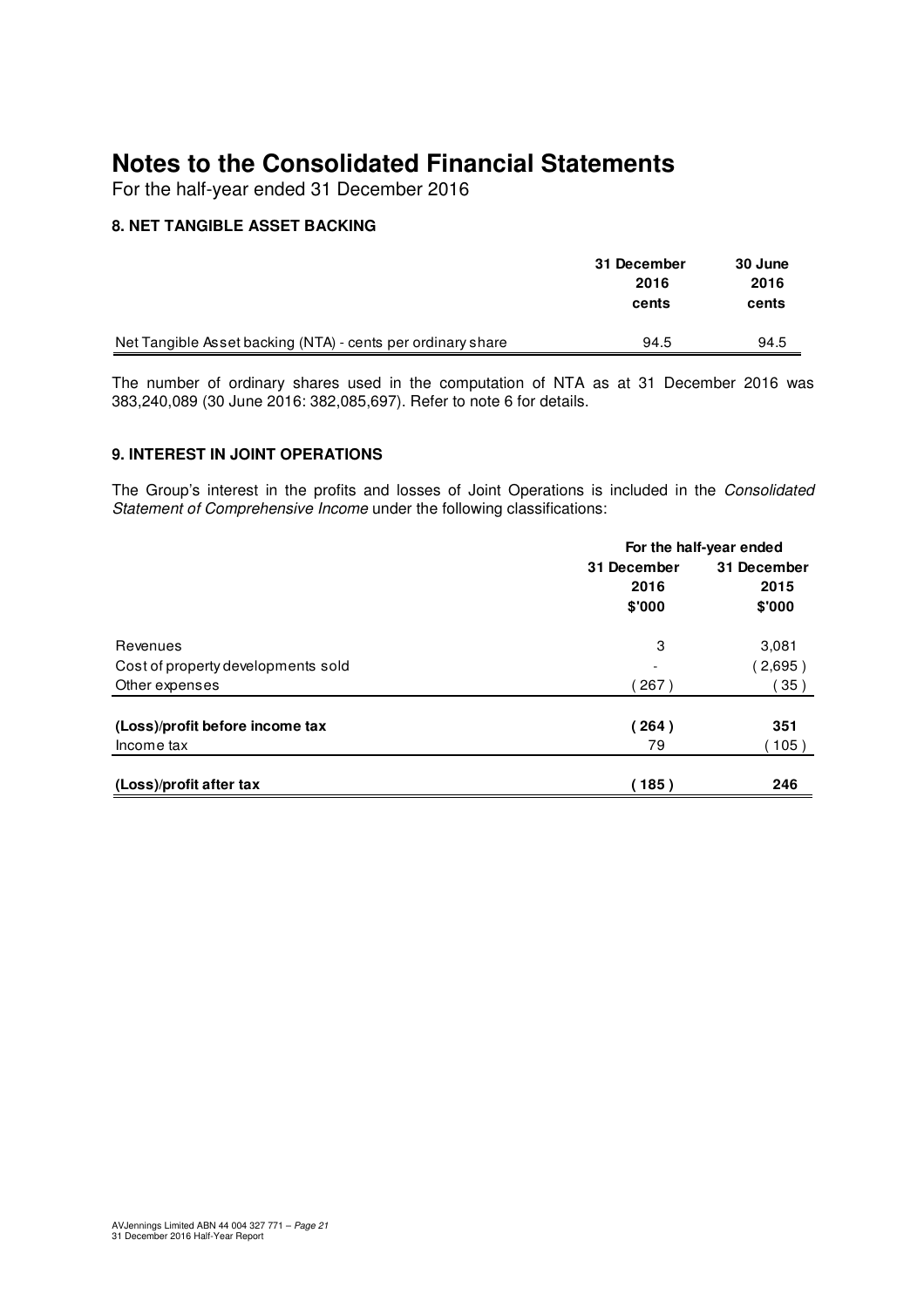For the half-year ended 31 December 2016

## **10. INVESTMENTS ACCOUNTED FOR USING THE EQUITY METHOD**

The interests in an associate or a joint venture entity are accounted for using the equity method of accounting and are carried at cost. Under the equity method, the Group's share of the results of the associate or the joint venture entity are recognised in the Consolidated Statement of Comprehensive Income, and the share of movements in reserves is recognised in the Consolidated Statement of Financial Position. The information is set out below:

| <b>Equity accounted</b><br><b>Associates &amp; Joint Venture Entities</b> |       | Interest held                                   | Share of net (loss)/profit |        |  |
|---------------------------------------------------------------------------|-------|-------------------------------------------------|----------------------------|--------|--|
|                                                                           |       |                                                 | For the half-year ended    |        |  |
|                                                                           |       | 31 December 31 December 31 December 31 December |                            |        |  |
|                                                                           | 2016  | 2015                                            | 2016                       | 2015   |  |
|                                                                           |       |                                                 | \$'000                     | \$'000 |  |
| Epping JV                                                                 | 10.0% | 10.0%                                           |                            | (1)    |  |
| Eastwood JV                                                               | 50.0% | $50.0\%$                                        |                            | 13     |  |
| Woodville JV                                                              | 50.0% | $50.0\%$                                        | (7)                        | (3)    |  |
| Pindan Capital Group Dwelling Trust                                       | 33.3% | 33.3%                                           | (394)                      | (393)  |  |
| Loss after tax                                                            |       |                                                 | (400)                      | (384)  |  |

### **11. INTEREST- BEARING LOANS AND BORROWINGS**

The fair value for interest-bearing loans and borrowings less than 12 months to maturity is deemed to equal the carrying value. All other borrowings are discounted if the effect of discounting is material. The fair values of interest-bearing loans and borrowings are determined by using the discounted cash flow method with a discount rate that reflects the issuer's borrowing rate as at the end of the reporting period.

Interest-bearing loans and borrowings are classified as level 2 financial instruments.

The Group remains compliant with all lending covenants.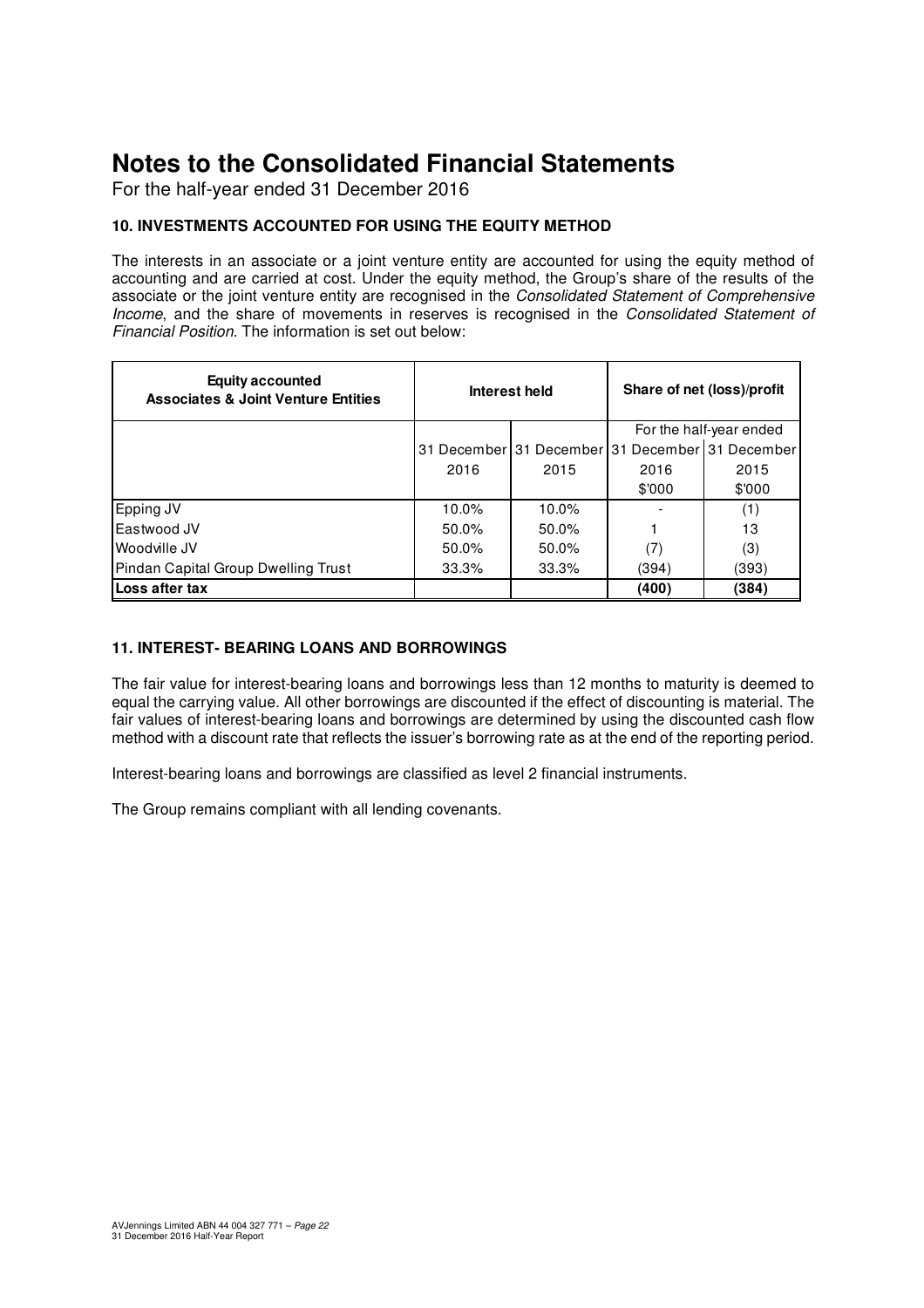For the half-year ended 31 December 2016

### **12. CONTINGENCIES**

#### **Secured**

#### **Performance guarantees**

Contingent liabilities in respect of certain performance guarantees, granted by the Group's bankers in the normal course of business to unrelated parties, at 31 December 2016, amounted to \$8,038,000 (30 June 2016: \$8,724,000). No material liability is expected to arise.

#### **Financial guarantees**

Financial guarantees granted by the Group's bankers to unrelated parties in the normal course of business at 31 December 2016, amounted to \$1,243,000 (30 June 2016: \$5,593,000). No material liability is expected to arise.

#### **Unsecured**

#### **Contract performance bond facility**

The Parent Entity has entered into Deeds of Indemnity with various controlled entities to indemnify the obligation of those entities in relation to Contract performance bond facilities. Contingent liabilities in respect of certain performance bonds, granted by the Group's financiers, in the normal course of business as at 31 December 2016, amounted to \$19,589,000 (30 June 2016: \$22,239,000). No material liability is expected to arise.

#### **13. SIGNIFICANT EVENTS AFTER THE BALANCE SHEET DATE**

No matter or circumstance has arisen since 31 December 2016 that has significantly affected, or may significantly affect:

a) the Group's operations in future financial years; or

- b) the results of those operations in future financial years; or
- c) the Group's state of affairs in future financial years.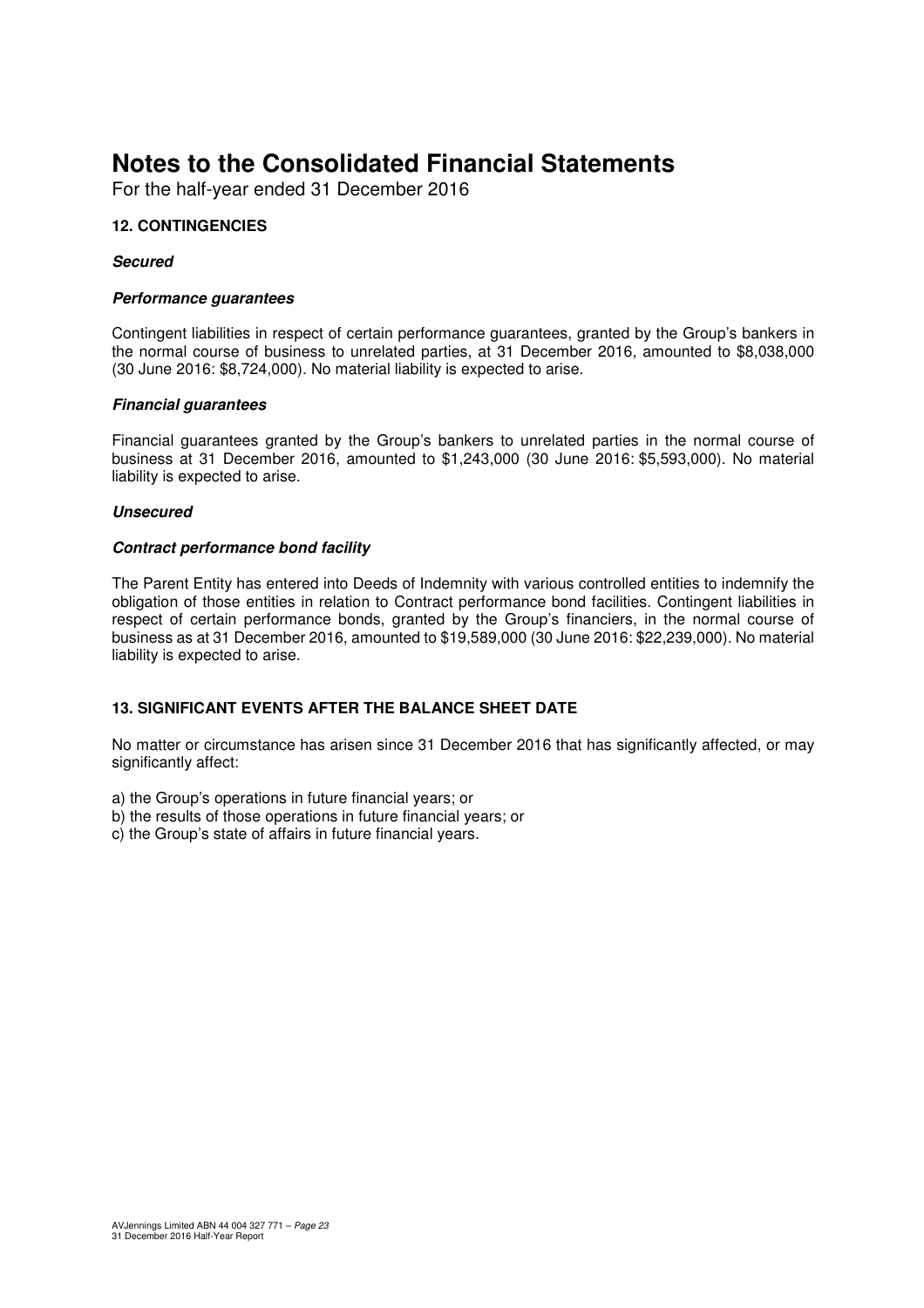

## **Directors' Declaration**

For the half-year ended 31 December 2016

In accordance with a resolution of the Directors of AVJennings Limited, we state that:

In the opinion of the Directors:

- a) The Consolidated Financial Statements and notes of the Group are in accordance with the Corporations Act 2001, including:
	- (i) giving a true and fair view of the financial position as at 31 December 2016 and of the performance for the half-year ended on that date; and
	- (ii) complying with AASB 134 Interim Financial Reporting and the Corporations Regulations 2001; and
- b) There are reasonable grounds to believe that the Group will be able to pay its debts as and when they become due and payable.

On behalf of the Board.

Peter Summers **Director** 

20 February 2017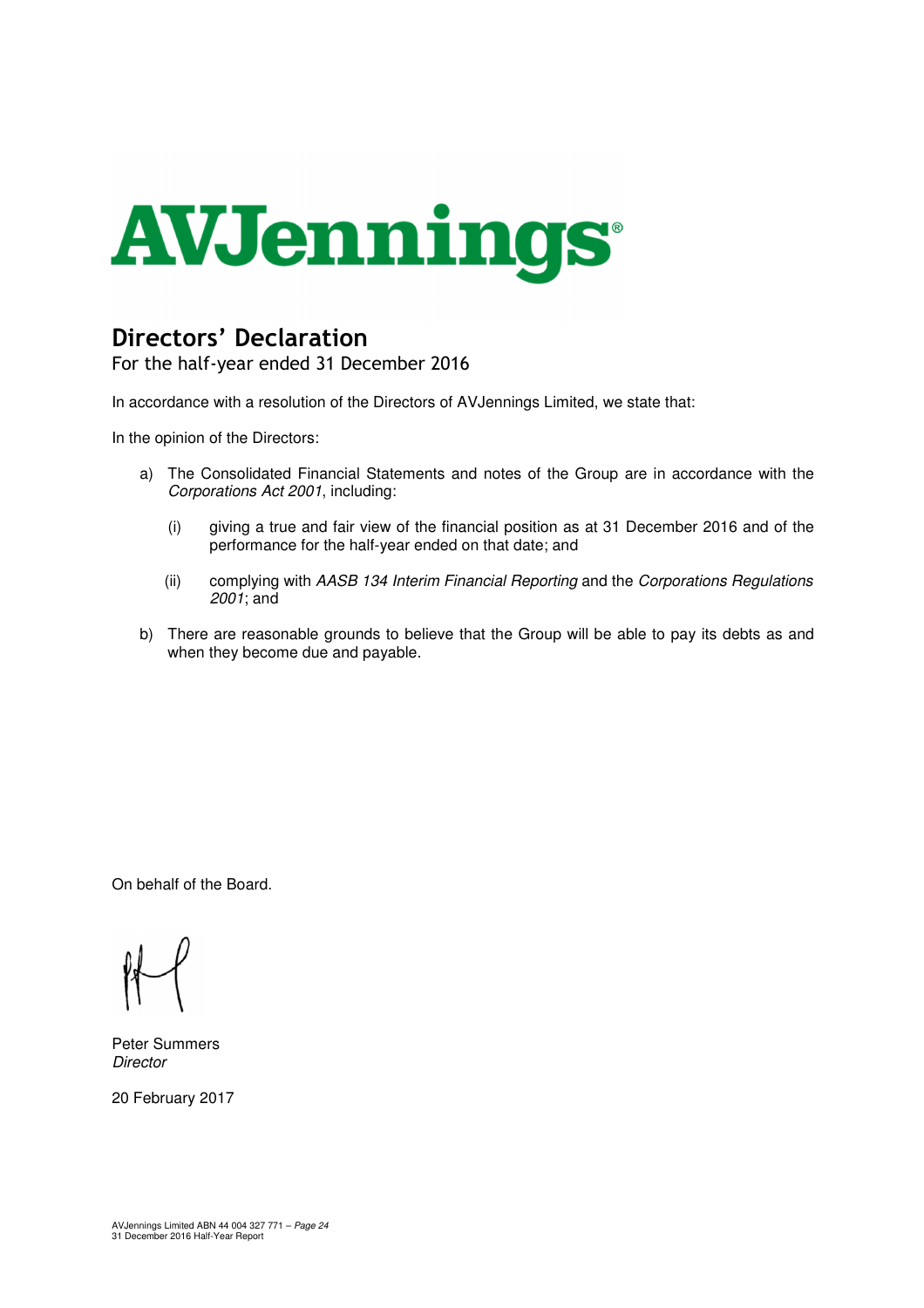

Ernst & Young 200 George Street Sydney NSW 2000 Australia GPO Box 2646 Sydney NSW 2001 Tel: +61 2 9248 5555 Fax: +61 2 9248 5959 ey.com/au

To the members of AVJennings Limited

## **Report on the Half-Year Financial Report**

We have reviewed the accompanying half-year financial report of AVJennings Limited (the Company), which comprises the statement of financial position as at 31 December 2016, the statement of comprehensive income, statement of changes in equity and statement of cash flows for the half-year ended on that date, notes comprising a summary of significant accounting policies and other explanatory information, and the directors' declaration of the consolidated entity comprising the company and the entities it controlled at the half-year end or from time to time during the half-year.

## Directors' Responsibility for the Half-Year Financial Report

The directors of the company are responsible for the preparation of the half-year financial report that gives a true and fair view in accordance with Australian Accounting Standards and the *Corporations Act 2001* and for such internal controls as the directors determine are necessary to enable the preparation of the half-year financial report that is free from material misstatement, whether due to fraud or error.

## Auditor's Responsibility

Our responsibility is to express a conclusion on the half-year financial report based on our review. We conducted our review in accordance with Auditing Standard on Review Engagements ASRE 2410 *Review of a Financial Report Performed by the Independent Auditor of the Entity*, in order to state whether, on the basis of the procedures described, we have become aware of any matter that makes us believe that the half-year financial report is not in accordance with the *Corporations Act 2001* including: giving a true and fair view of the consolidated entity's financial position as at 31 December 2016 and its performance for the half-year ended on that date; and complying with Accounting Standard AASB 134 *Interim Financial Reporting* and the *Corporations Regulations 2001*. As the auditor of AVJennings Limited and the entities it controlled during the half-year, ASRE 2410 requires that we comply with the ethical requirements relevant to the audit of the annual financial report.

A review of a half-year financial report consists of making enquiries, primarily of persons responsible for financial and accounting matters, and applying analytical and other review procedures. A review is substantially less in scope than an audit conducted in accordance with Australian Auditing Standards and consequently does not enable us to obtain assurance that we would become aware of all significant matters that might be identified in an audit. Accordingly, we do not express an audit opinion.

## Independence

In conducting our review, we have complied with the independence requirements of the *Corporations Act 2001*. We have given to the directors of the company a written Auditor's Independence Declaration, a copy of which is included in the Directors' Report.